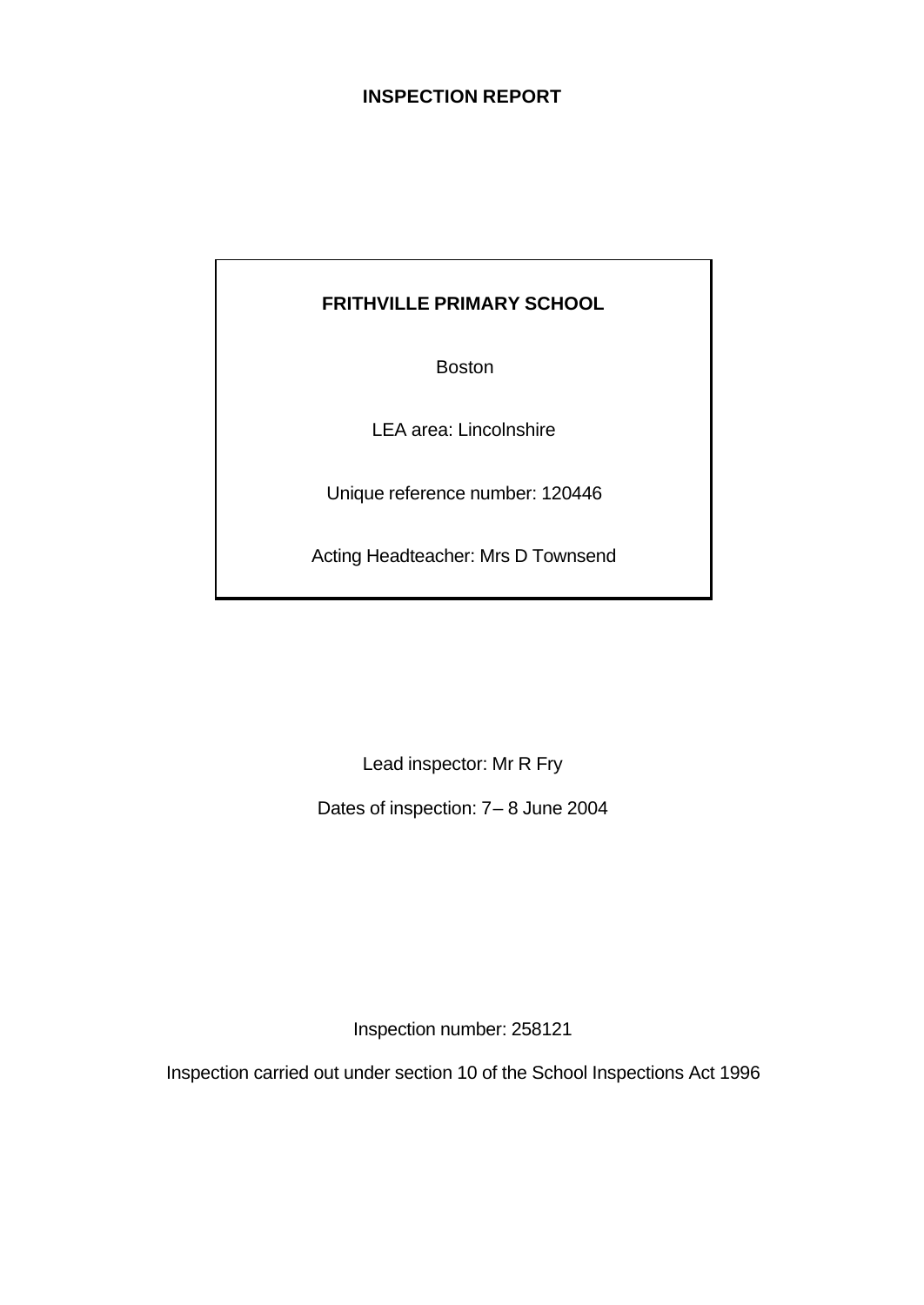# © Crown copyright 2004

This report may be reproduced in whole or in part for non-commercial educational purposes, provided that all extracts quoted are reproduced verbatim without adaptation and on condition that the source and date thereof are stated.

Further copies of this report are obtainable from the school. Under the School Inspections Act 1996, the school must provide a copy of this report and/or its summary free of charge to certain categories of people. A charge not exceeding the full cost of reproduction may be made for any other copies supplied.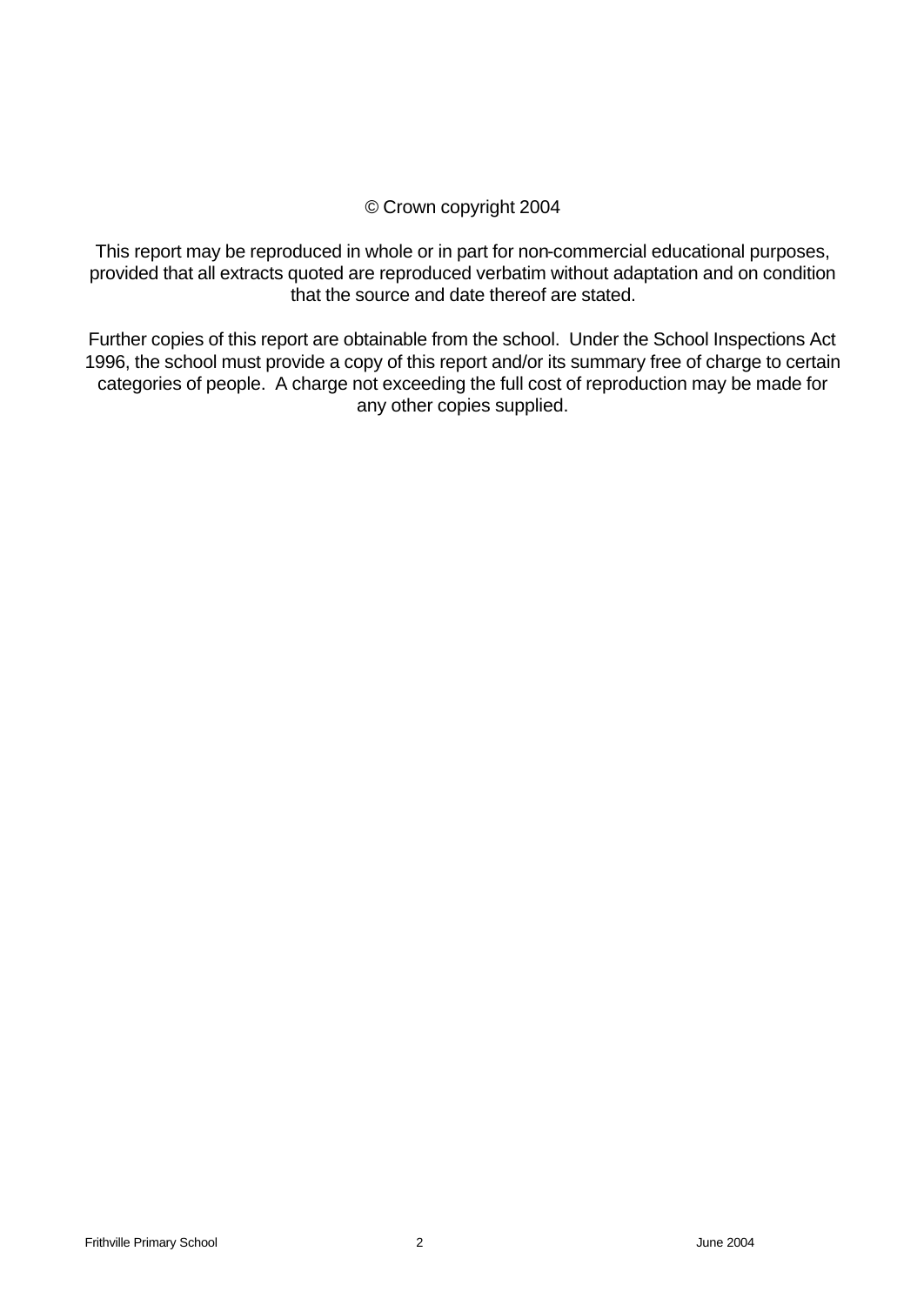# **INFORMATION ABOUT THE SCHOOL**

| Type of school:             | Primary                        |
|-----------------------------|--------------------------------|
| School category:            | Community                      |
| Age range of pupils:        | 4 - 11                         |
| Gender of pupils:           | Mixed                          |
| Number on roll:             | 52                             |
| School address:             | Frithville<br>Boston           |
| Postcode:                   | Lincolnshire<br><b>PE227EX</b> |
| Telephone number:           | 01205 750291                   |
| Fax number:                 | 01205 750291                   |
| Appropriate authority:      | Governing body                 |
| Name of chair of governors: | Mr S Neal                      |

# **CHARACTERISTICS OF THE SCHOOL**

Frithville Primary School is a much smaller than average sized school. The school draws pupils from a wide area across south Lincolnshire, north of Boston. Children's attainment on entry to the school is average in most years. Most teachers are relatively new to the school and this year the school has been led by an acting-headteacher. All classes are mixed age. The socio-economic composition of the area is mixed. Three and a half per cent of pupils are known to be eligible for free school meals, which is a below average proportion. Twenty seven per cent of pupils have special educational needs, which is above average. Some pupils, for example, need extra help with reading and writing skills or have specific other learning difficulties. Two pupils have statements of their special educational needs. Eight per cent of pupils have minority ethnic backgrounds and all speak English fluently.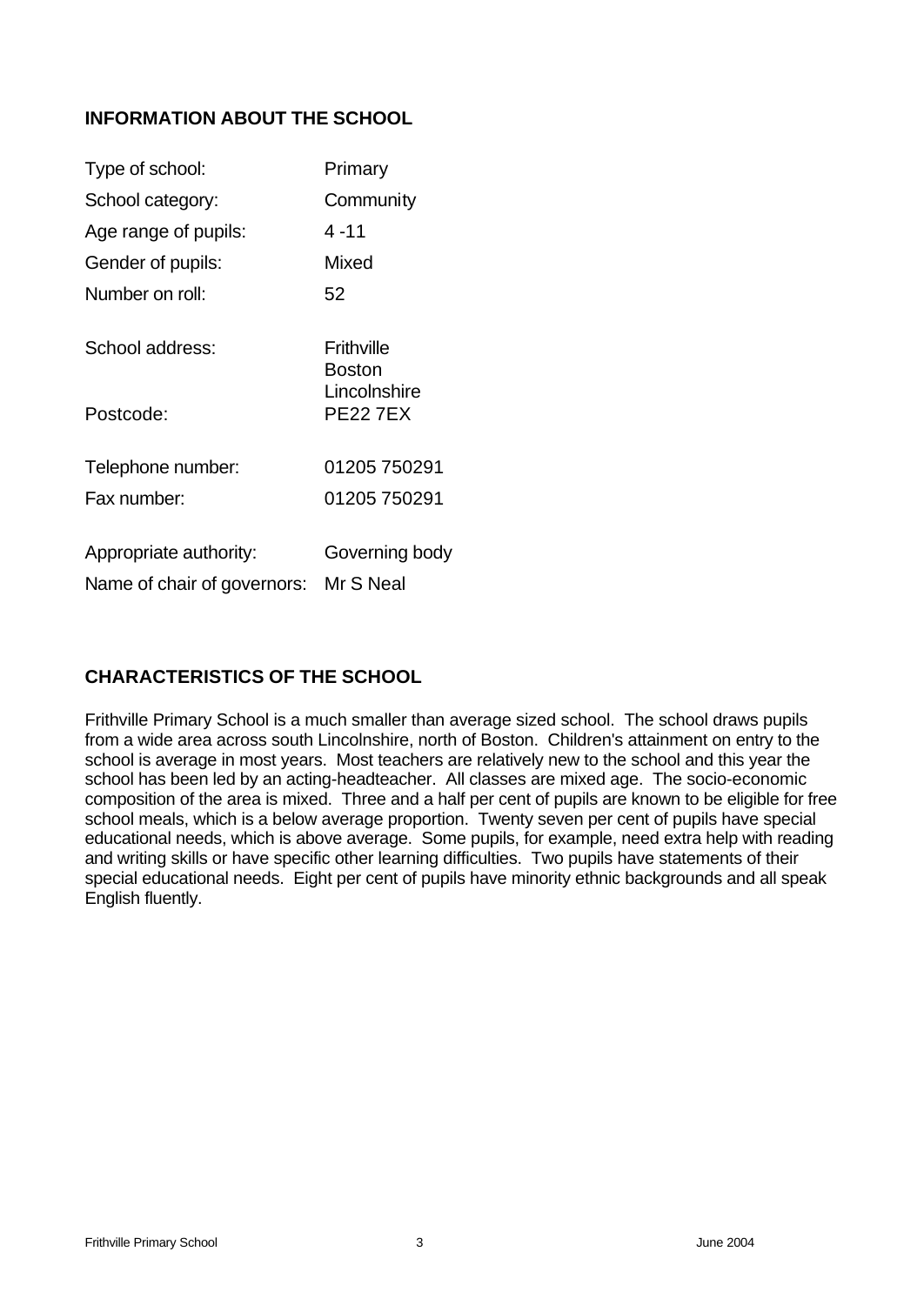# **INFORMATION ABOUT THE INSPECTION TEAM**

| Members of the inspection team |                         | <b>Subject responsibilities</b> |                                                                 |
|--------------------------------|-------------------------|---------------------------------|-----------------------------------------------------------------|
| 21073                          | Roger Fry               | Lead inspector                  | English                                                         |
|                                |                         |                                 | Information and communication<br>technology                     |
|                                |                         |                                 | Geography                                                       |
|                                |                         |                                 | History                                                         |
|                                |                         |                                 | Physical education                                              |
|                                |                         |                                 | Religious education                                             |
|                                |                         |                                 | Special educational needs                                       |
|                                |                         |                                 | additional<br>English<br>as<br>an<br>language                   |
| 9189                           | John Horwood            | Lay inspector                   |                                                                 |
| 32596                          | <b>Gillian Phillips</b> | Team inspector                  | <b>Mathematics</b>                                              |
|                                |                         |                                 | Science                                                         |
|                                |                         |                                 | Art and design                                                  |
|                                |                         |                                 | Design and technology                                           |
|                                |                         |                                 | <b>Music</b>                                                    |
|                                |                         |                                 | learning<br>of<br>the<br>Areas<br>in<br><b>Foundation Stage</b> |

The inspection contractor was:

Nord Anglia School Inspection Services Anglia House Carrs Road **Cheadle Stockport** SK8 2LA

Any concerns or complaints about the inspection or the report should be made initially to the inspection contractor. The procedures are set out in the leaflet *'Complaining about Ofsted Inspections'*, which is available from Ofsted Publications Centre (telephone 07002 637833) or Ofsted's website (www.ofsted.gov.uk).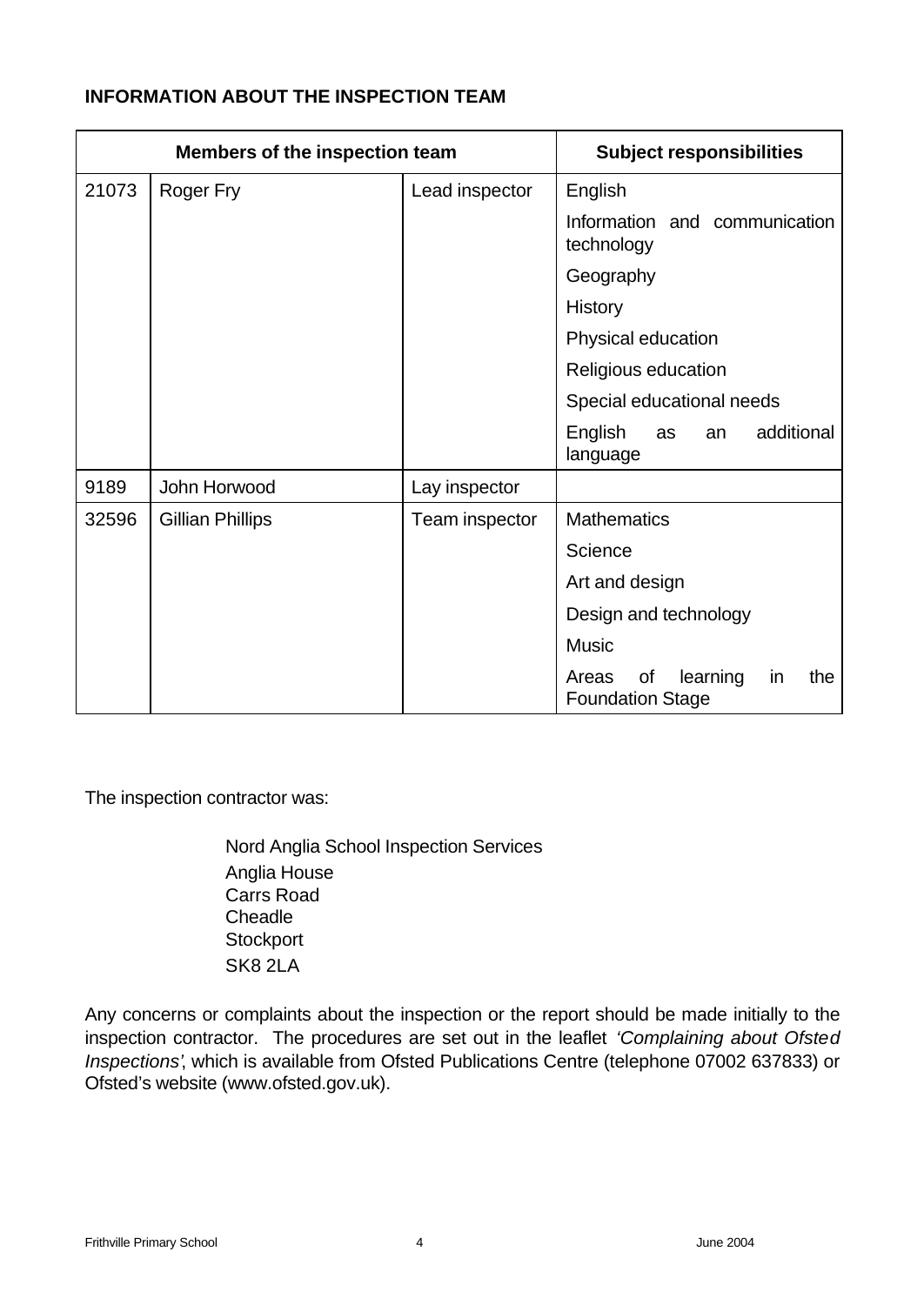# **REPORT CONTENTS**

|                                                                                                                                    | Page |
|------------------------------------------------------------------------------------------------------------------------------------|------|
| <b>PART A: SUMMARY OF THE REPORT</b>                                                                                               | 6    |
| <b>PART B: COMMENTARY ON THE MAIN INSPECTION FINDINGS</b>                                                                          |      |
| <b>STANDARDS ACHIEVED BY PUPILS</b>                                                                                                | 8    |
| Standards achieved in areas of learning and subjects                                                                               |      |
| Pupils' attitudes, values and other personal qualities                                                                             |      |
| <b>QUALITY OF EDUCATION PROVIDED BY THE SCHOOL</b>                                                                                 | 10   |
| Teaching and learning<br>The curriculum<br>Care, guidance and support<br>Partnership with parents, other schools and the community |      |
| <b>LEADERSHIP AND MANAGEMENT</b>                                                                                                   | 15   |
| <b>PART C: THE QUALITY OF EDUCATION IN AREAS OF LEARNING AND</b><br><b>SUBJECTS</b>                                                | 17   |
| AREAS OF LEARNING IN THE FOUNDATION STAGE                                                                                          |      |
| <b>SUBJECTS IN KEY STAGES 1 and 2</b>                                                                                              |      |
|                                                                                                                                    |      |

# **PART D: SUMMARY OF THE MAIN INSPECTION JUDGEMENTS 27**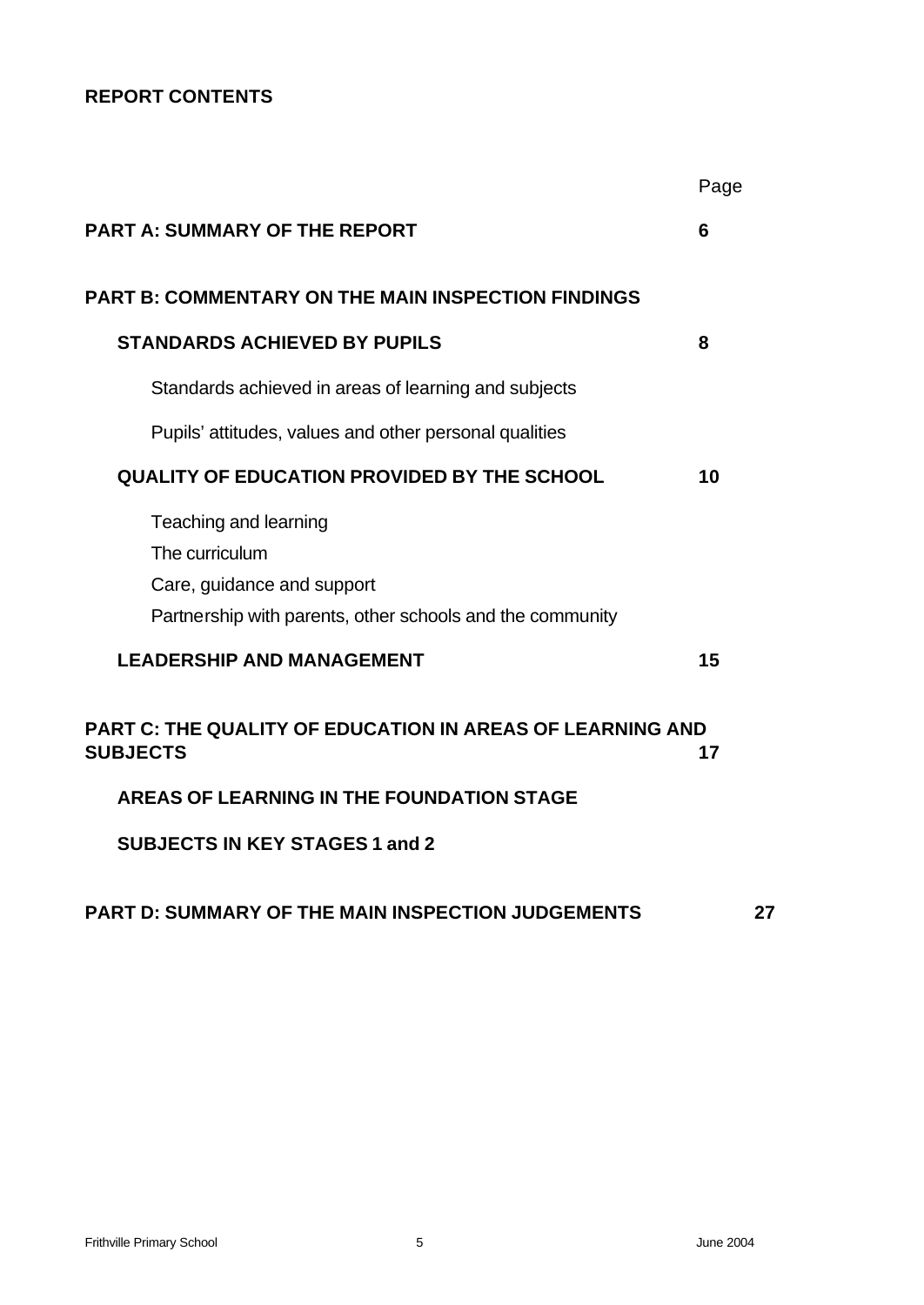# **PART A: SUMMARY OF THE REPORT**

### **OVERALL EVALUATION**

**Frithville Primary School provides a sound education for its pupils.** Pupils currently in Year 6 are on course to attain above average standards at the end of the year in English and mathematics. Pupils' achievement is good in Years 3 to 6 in English and mathematics. Across the school achievement is satisfactory overall. Teaching and learning in lessons observed were good. The acting headteacher and staff have made a good start with moving the school forward. Governors overall make a good contribution to the work of the school. The school provides sound value for money.

The school's main strengths and weaknesses are:

- The acting headteacher has led and managed the school very well this year. The school has made good strides forward under her guidance and she has been well supported by all staff.
- Pupils in Year 6 this year are on course to attain above average standards at the end of the year in English and mathematics.
- Pupils' standards of work in Year 2 are below average. Year 2 is a lower performing year. Pupils' achievement is satisfactory.
- The teaching observed was good overall and consistently good in Years 3 to 6.
- The support and care for pupils is good. The pupil to teacher ratio is generous.
- There are some gaps in pupils' knowledge in some subjects.
- The accommodation has two new classrooms, but there is no separate area where reception children can play.
- Pupils' attitudes to school and behaviour are good. Relationships are very good.
- Parents' and pupils' views of the school are positive.

The school had three main issues to complete after the last inspection. Overall there has been satisfactory improvement. Pupils' standards of work in science have improved in Years 3 to 6. Very recently the plans for the curriculum and procedures for assessing pupils' attainment and progress have been improved. The planning for the curriculum now meets the requirements of the National Curriculum and the syllabus for religious education. The accommodation has also been improved considerably.

#### Frithville compared with all schools and similar schools The school's results in National Curriculum tests at the end of Year 6: 2001 2002 2003 2003 English | C | A\* | B | A Mathematics C A B A Science | D | C | D | B

### **STANDARDS ACHIEVED**

*Key: A\* - very high; A - well above average; B – above average; C – average; D – below average; E – well below average. Similar schools are those whose pupils attained similarly at the end of Year 2.*

**Pupils' achievement is satisfactory overall.** The table above shows that in comparison with similar schools in 2003, Year 6 pupils' standards were above average in science and well above average in English and mathematics. Pupils' achievement was well above average last year and they made well above average gains in knowledge since the end of Year 2. In 2002, Year 6 pupils' English results were in the top five per cent of all schools.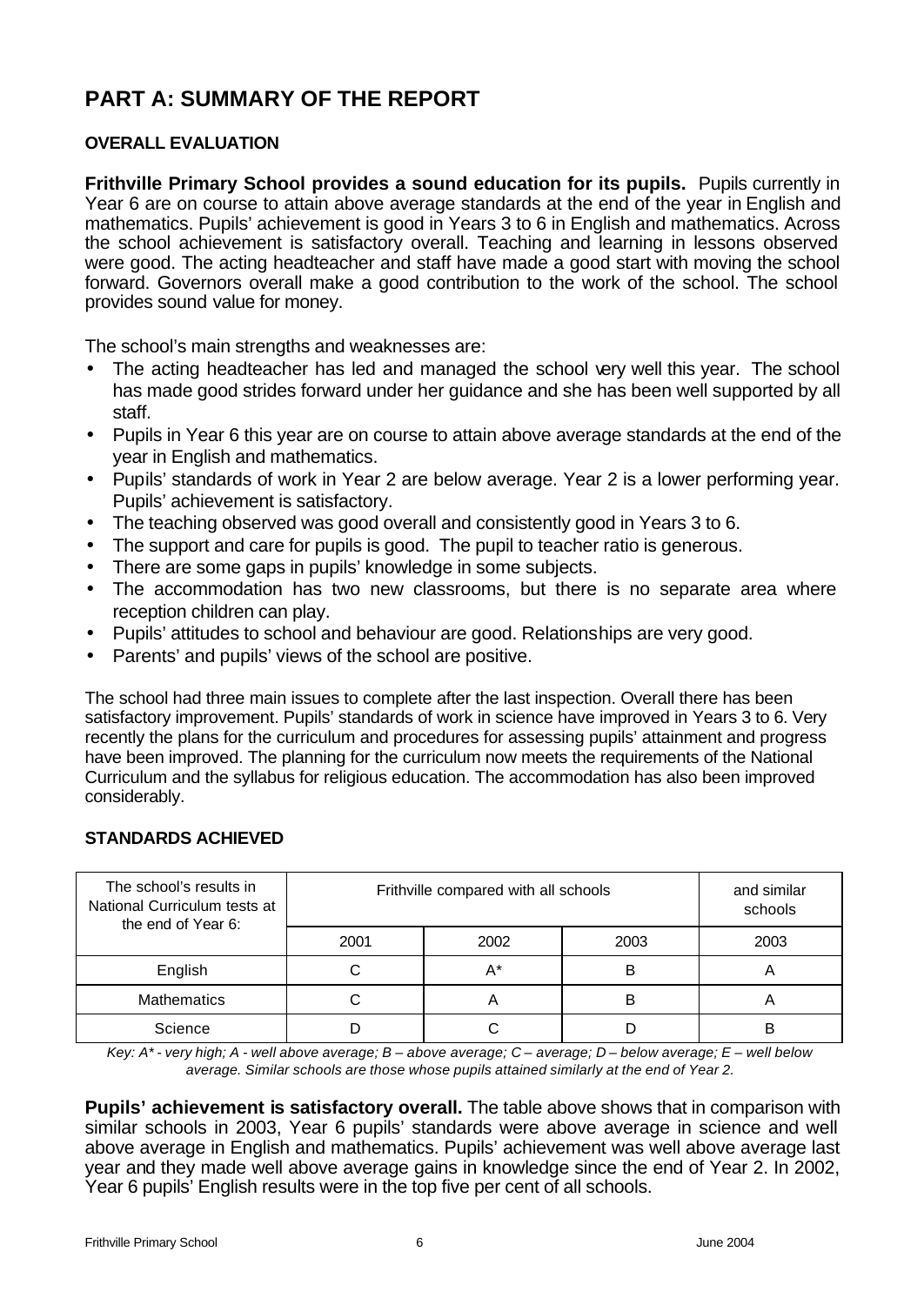Children's standards this year in Reception meet the Early Learning Goals set for them nationally. In Year 2, pupils' standards in English, mathematics and science overall are below average. In end of year tests, pupils' results are likely to be close to average in mathematics. In Year 6 indications are that pupils' standards of work are above average in English and mathematics and are average in science. Pupils from minority ethnic backgrounds achieve as well as their peers across the school. Pupils with special educational needs reach the targets set for them. Pupils reach the expected standards in information and communication technology (ICT) and religious education. There are no significant differences between the attainments of boys and girls. Results vary considerably from year to year because numbers of pupils in each year are very low. However, consistently good teaching in Years 3 to 6 has raised standards.

Pupils have good attitudes to school. Most are enthusiastic and eager to learn. Pupils arrive at school on time and attendance is now good. Standards of behaviour are good overall throughout the school. **Pupils' spiritual, moral, social and cultural development is good.** Relationships are very good.

### **QUALITY OF EDUCATION**

**The quality of education is good. Teaching and learning were good** overall in lessons seen. Procedures for assessing pupils' progress are satisfactory. The best teaching observed allowed pupils to make rapid progress in, for example, mathematics and English lessons. Teachers motivate pupils by making lessons interesting and fast moving. Pupils respond enthusiastically and learn effectively. In satisfactory lessons, teachers set tasks that are a little too easy for some of the class. Teaching assistants make a valuable contribution to pupils' learning.

The curriculum is satisfactory overall. Only recently have the school's plans ensured that the whole National Curriculum and agreed syllabus for religious education are taught. Pupils have good opportunities to take part in activities outside lessons. The accommodation and resources are satisfactory. Partnerships with parents are good. The school provides effective care for pupils, but some health and safety documents are not up to date. Parents are kept well informed about the school's activities. Community links and initiatives are satisfactory. Links with other schools are satisfactory and growing. The school shares some activities with other small local schools.

# **LEADERSHIP AND MANAGEMENT**

**Leadership and management are good.** Governors know the strengths and weaknesses of the school. Governors have been very successful in raising funds but do not have clear plans how to use the very large budget surplus. The acting headteacher and senior staff have identified the school's weaknesses and put plans into place to rectify them. The team of teachers and support staff work well together. The local education authority has provided extended and positive support for the school. Not all assessments of physical risk have been completed by the school.

# **PARENTS' AND PUPILS' VIEWS OF THE SCHOOL**

Parents value the school's work and their views are positive. Inspectors judge that the school sends good information home about events in newsletters. The school provides a satisfactory and improving amount of information to parents about their children's progress. The provision of homework is inconsistent, however. Pupils have positive views about their school. They enjoy participating in events.

### **IMPROVEMENTS NEEDED**

#### **The most important things the school should do are to:**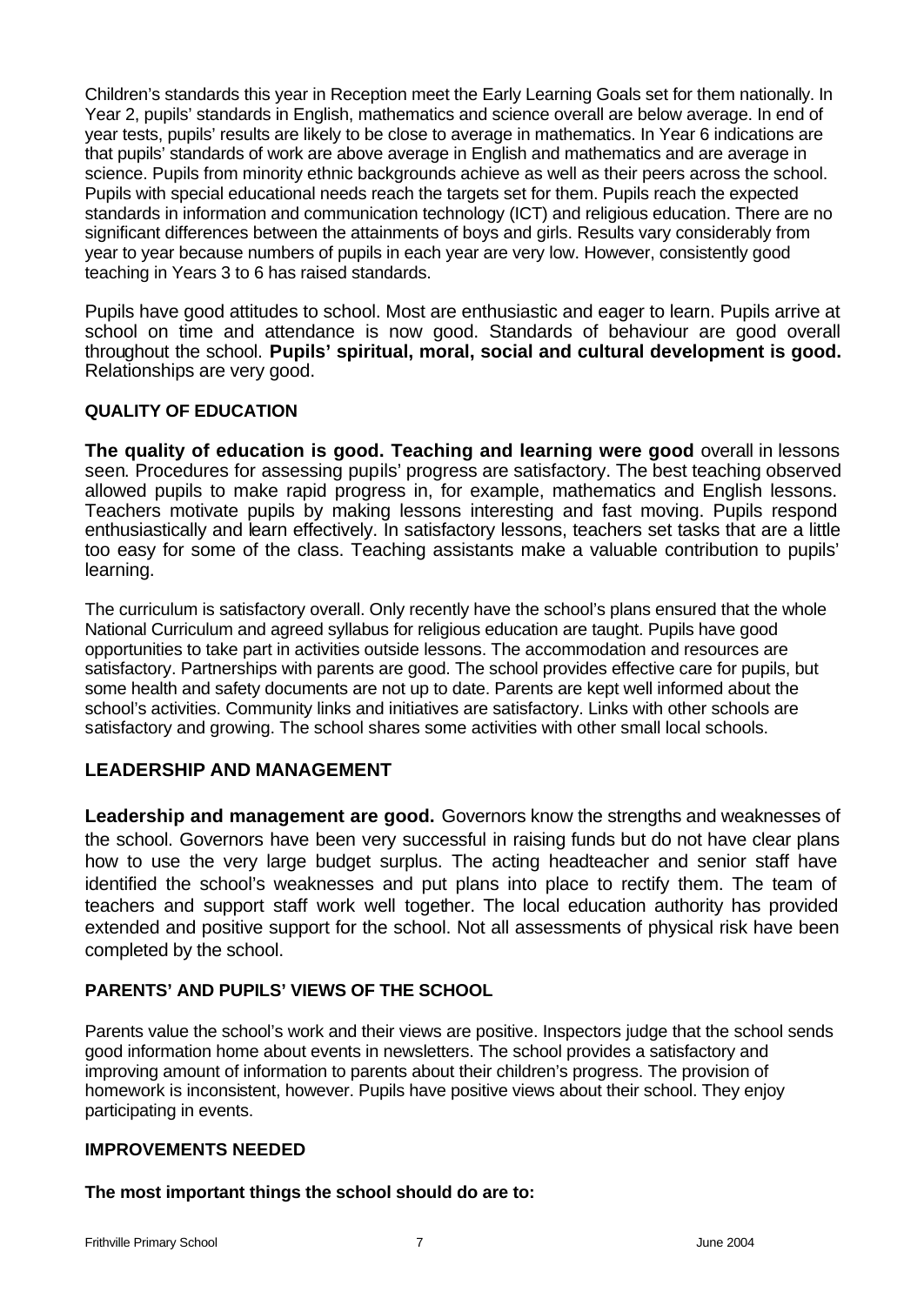- Raise standards of pupils' work and achievement by the end of Year 2.
- Ensure that all pupils receive their entitlement to the full National Curriculum and religious education.

And to meet statutory requirements:

• Ensure that the required documents for health and safety are up to date.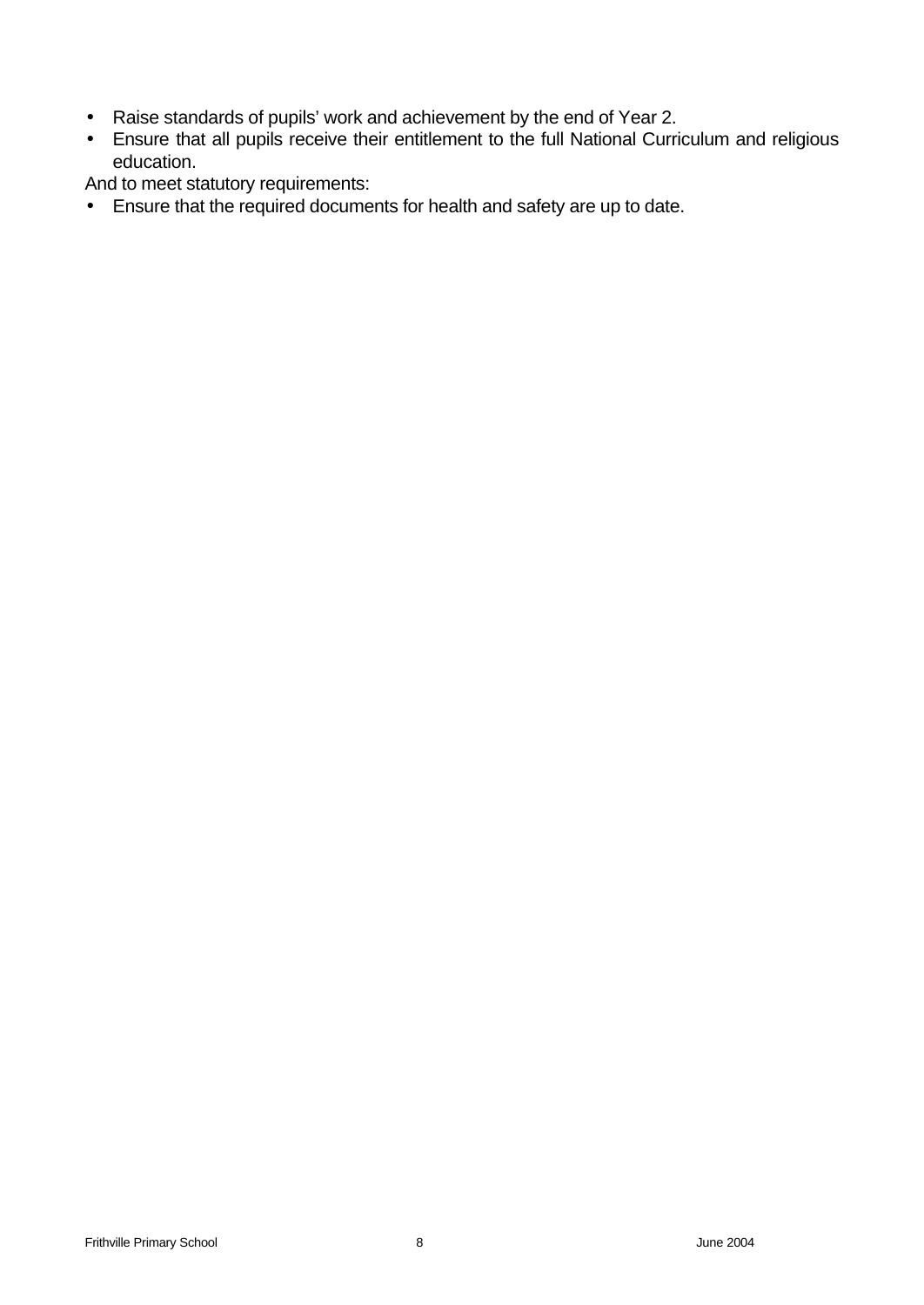# **PART B: COMMENTARY ON THE INSPECTION FINDINGS**

# **STANDARDS ACHIEVED BY PUPILS**

### **Standards achieved in areas of learning and subjects**

Pupils attain standards that are below average in English and mathematics in Year 2. In Year 6 pupils' standards of work are above average in English and mathematics. Pupils' achievement across the school is satisfactory.

#### **Main strengths and weaknesses**

- Year 6 pupils' standards of work are above average in English and mathematics this year.
- Year 2 pupils' standards of work are below average this year.
- Pupils achieve well in English and mathematics by the end of Year 6.
- Pupils with special educational needs meet the targets set for them.

### **Commentary**

#### *Standards in national tests at the end of Year 2 – average point scores in 2003*

| Standards in:      | School results | National results |
|--------------------|----------------|------------------|
| Reading            | 14.1 (15.4)    | 15.7 (15.8)      |
| Writing            | 13.6 (12.6)    | 14.6 (14.4)      |
| <b>Mathematics</b> | 14.4 (16.0)    | 16.3 (16.5)      |

*There were 8 pupils in the year group. Figures in brackets are for the previous year.*

#### *Standards in national tests at the end of Year 6 – average point scores in 2003*

| Standards in: | School results | National results |
|---------------|----------------|------------------|
| English       | 27.5 (30.6)    | 26.8 (27.0)      |
| Mathematics   | 27.5 (28.8)    | 26.8 (26.7)      |
| Science       | 28.1 (28.8)    | 28.6 (28.3)      |

*There were 10 pupils in the year group. Figures in brackets are for the previous year.*

- 1. The table above shows that in comparison with schools nationally in 2003, pupils' standards were higher than average in English and mathematics in Year 6 and near average in science. The improvement ('value added') made by pupils since Year 2 was well above average. These standards were attained because of, for example, the good teaching that motivates pupils to do their best and pupils' good attitudes to work. The teaching meets the capabilities of groups, including for higher and lower attaining pupils in the mixed age classes. The school has set realistically high targets for Year 6 pupils to attain in 2004. Indications now are that their standards of work are above average in English and mathematics compared with schools nationally and average in science. Results for the last two years show that pupils make consistently good progress in Years 3 to 6. Pupils' achievement is consistently good.
- 2. Year 2 pupils' standards in 2003 were well below average in reading, writing and mathematics. The negative effect of changes in teachers is the most likely reason for the low standards for several years. This year the teaching is better and pupils make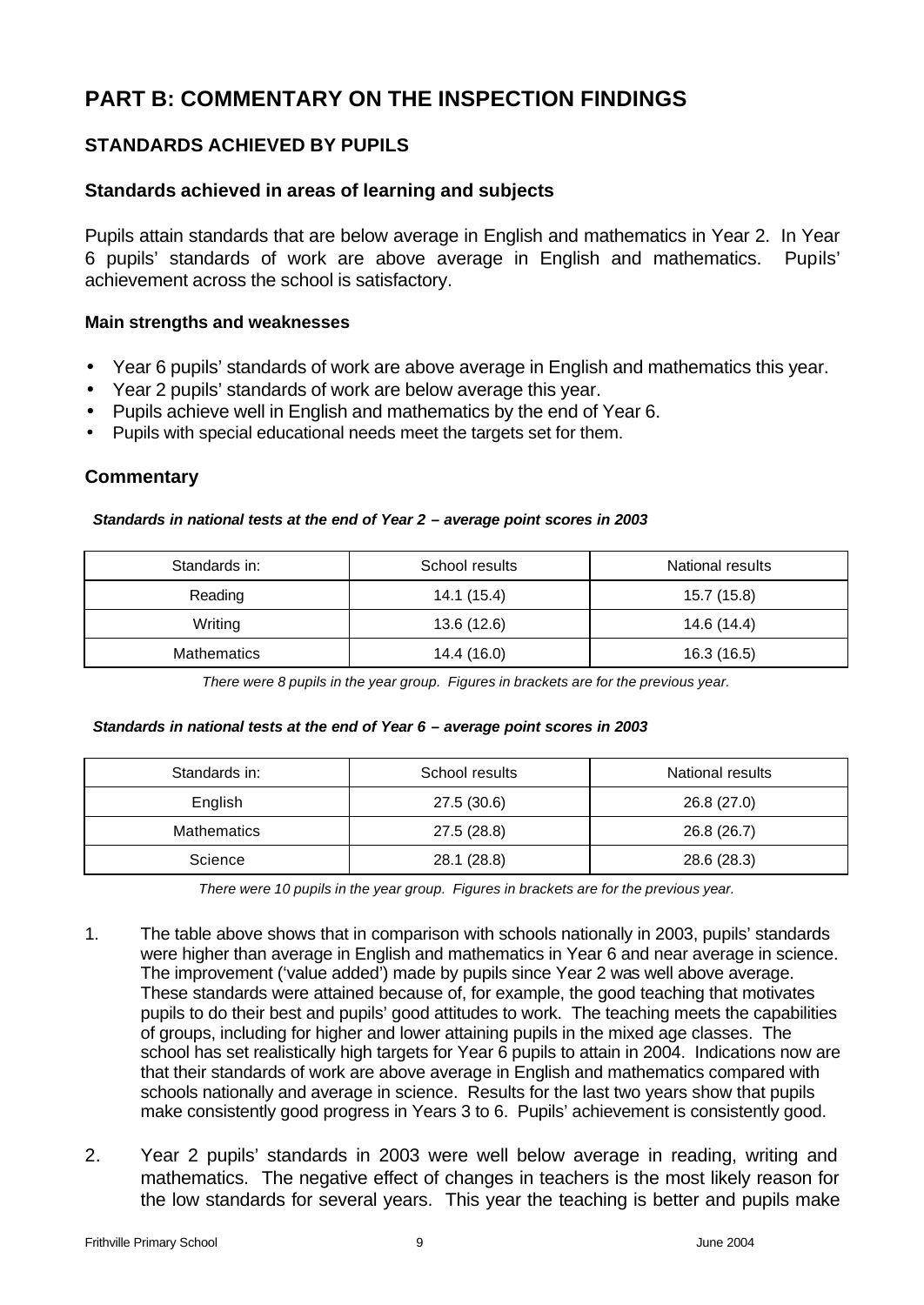better progress. During the inspection pupils' standards in English and mathematics were judged below average. Although national comparisons have not been made yet, in end of year tests in 2004 pupils' results may be close to average in mathematics. Pupils' achievement is satisfactory because the present Year 2 entered the school with lower attainments.

- 3. Pupils from minority ethnic backgrounds achieve as well as their peers across the school. There are no significant differences in the achievement of boys and girls. The school's improvement in results since the last inspection has been above average from a low base. The upward trend in results has been given a boost this year because of good subject leadership generally in English, mathematics and science and the school's capacity to understand and act on trends in standards. Teachers have isolated several significant factors to improve standards, for example, for teachers to make lessons as interesting as they can.
- 4. Children enter the school with abilities that are typical of children nationally in most years. Children's achievement is satisfactory and by the end of the Reception year, most children attain the expected standards in all Areas of Learning. Their achievement in social skills is good. Children have good routines and know how to behave in school by the time they leave Reception, which allows them to make more of their education to come. The school has more books and equipment for children to use. This provision enhances children's achievement.
- 5. There is a good emphasis on developing pupils' literacy skills. Pupils write in a variety of styles in different subjects. Interesting examples of extended writing were seen, for example, when older pupils discussed the pros and cons of vivisection. Pupils write at some depth. They are able to express some of their hopes and fears and show insights into their developing understanding of difficult moral questions.
- 6. Teachers make good use of mathematics in many subjects. For example, in design and technology pupils in Years 1 and 2 fitted shapes together leaving no spaces when they designed Joseph's coat. Pupils in Years 3 to 6 have constructed tables to show their findings in science, for example, when they dissolved solids in water, and showed they can find and interpret the information gained. Pupils' use of their mathematical knowledge helps to raise the quality of their work in other subjects.
- 7. Pupils reach the nationally expected standards in information and communication technology (ICT), because they are taught the key skills and have opportunities to use what they know in different subjects. Teachers and support staff are confident when teaching ICT skills, which allows pupils to make the expected progress. ICT is used often in other subjects such as science to develop pupils' skills further. Until recently, teachers' planning had gaps. The planning to meet the National Curriculum and for religious education was incomplete. This has been rectified and, for example, the standards pupils attain in religious education are satisfactory.
- 8. Pupils with special educational needs make the progress intended towards their individual targets in English and mathematics because the teaching assistants provide effective support under the direction of well informed teachers. Pupils with statements of special educational need are supported effectively and also achieve similarly.

### **Pupils' attitudes, values and other personal qualities**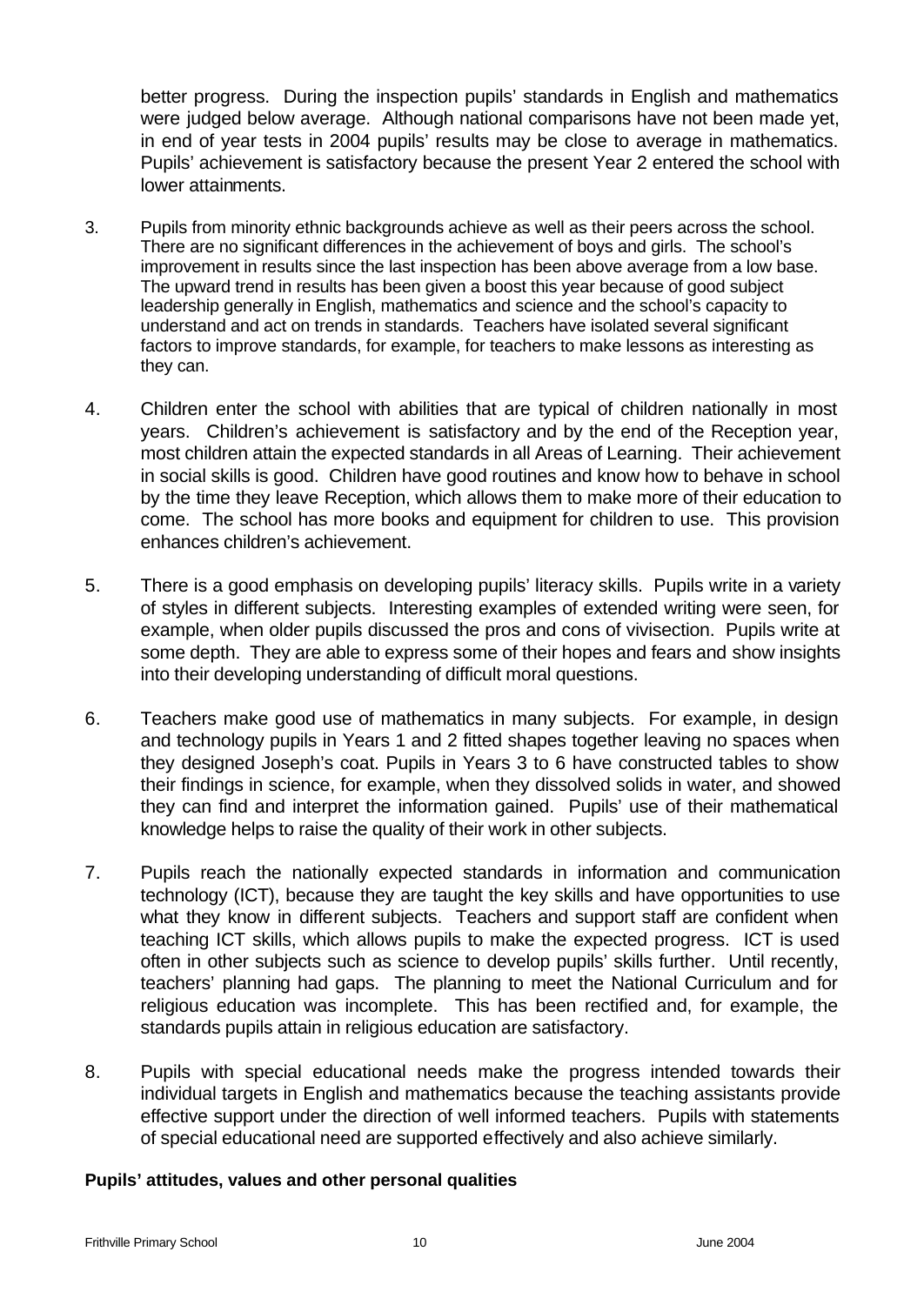Pupils' attitudes and behaviour are **good**. Attendance and punctuality are **good**. Pupils' spiritual, moral, social and cultural development is **good** overall.

### **Main strengths and weaknesses**

- Relationships are very good.
- Pupils' good attitudes and behaviour result in a harmonious community and a good learning environment.
- Pupils' attendance and punctuality are good now.
- Pupils do not have an extensive understanding of other cultures.

# **Commentary**

#### *Attendance in the latest complete reporting year (%)*

| Authorised absence |     | Unauthorised absence |     |
|--------------------|-----|----------------------|-----|
| School data        | 6.8 | School data          |     |
| National data      | 54  | National data        | 0.4 |

*The table gives the percentage of half days (sessions) missed through absence for the latest complete reporting year.*

- 9. Attendance was lower than national figures last year but the non-attendance of one pupil had a significant effect on the figures, because of the small number of pupils. The school promotes and monitors attendance well and the most recent figure, 94.8% attendance, demonstrates significant improvement. Attendance is now good. Registration procedures each day are efficient.
- 10. Pupils support the school strongly and are happy and confident. The school operates as a large family community where very good relationships have developed and standards of behaviour are consistently good both in the classroom and around the school. Pupils are very polite and well mannered. They show respect and courtesy to staff and visitors. The caring ethos of the school results in pupils knowing right from wrong and showing consideration for others. Both parents and pupils confirmed that if any bullying does occur it is very well dealt with. Each class has 'goals and penalties' for behaviour displayed on charts. There have been no exclusions in recent years.
- 11. Adults encourage pupils to become independent and to willingly take on a range of responsibilities appropriate for their age. The school's council has recently begun work but is not yet fully developed and effective. Pupils' social skills are continuously developed through the range of activities available to pupils including assemblies, lunchtimes and talking to visitors.
- 12. Pupils' personal development is good overall. The quality of pupils' good moral and social development shows in the way that teachers trust and respect pupils. For example, they are allowed into school before the school day starts. There are rewards for pupils who show respect for others. The school's council has begun to focus pupils' attention on school issues and a sense of responsibility by all for all.
- 13. Pupils' spiritual development is satisfactory. Pupils learn about the religious beliefs of others and to have a sense of empathy for all regardless of creed or race. Pupils have a respect for themselves and others in school. Whilst spiritual development is taught through assemblies and religious education, a few pupils are not always fully attentive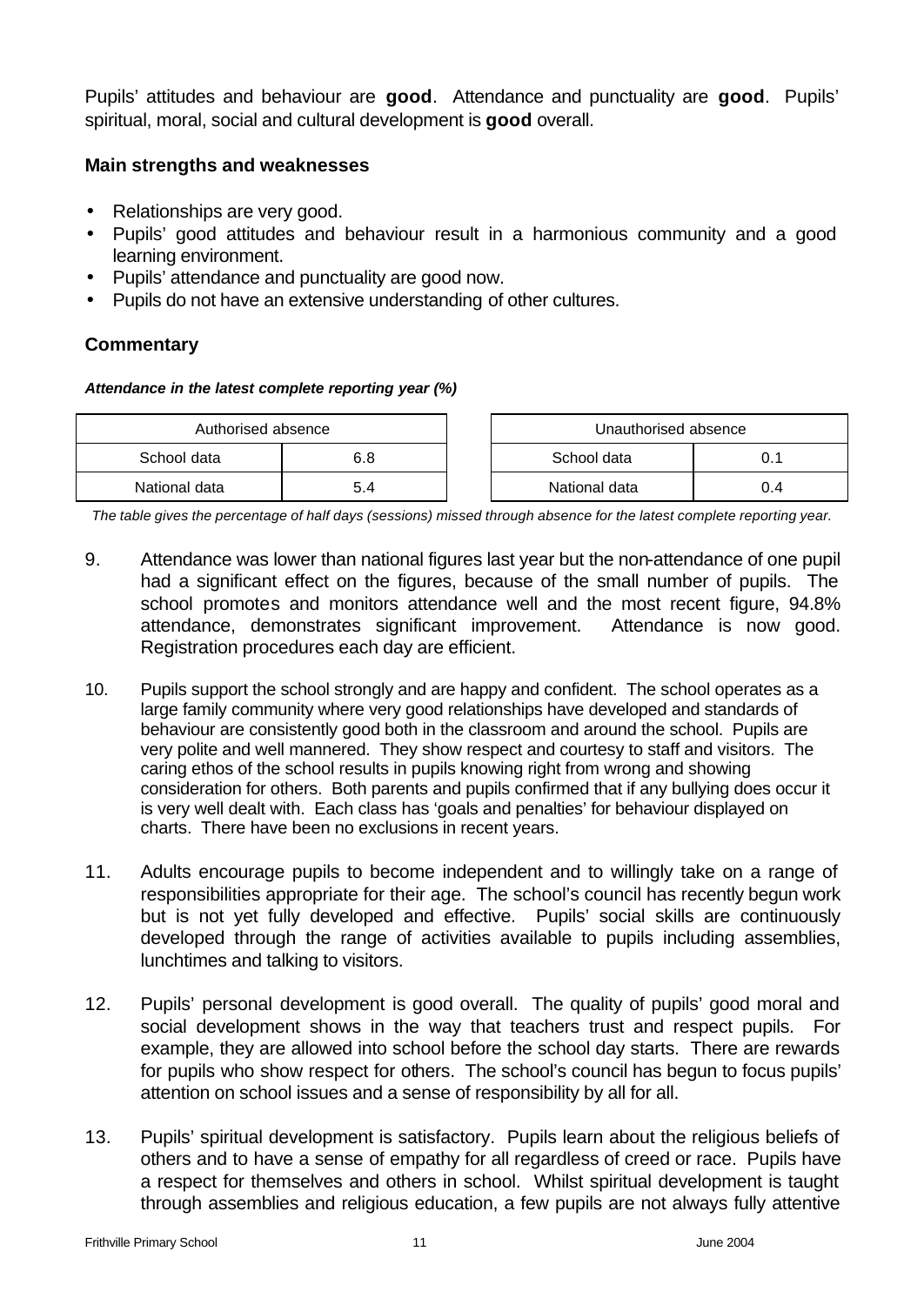during periods of reflection. Pupils have a good understanding of their own culture through lessons in, for example, geography and history. Pupils have an understanding of the influences that have shaped what we do in this country. Pupils' awareness of multi-cultural issues is satisfactory. The school recognises that this area of the curriculum is not fully developed and has good plans to make changes to the curriculum. The school does not extend the curriculum enough to include exploring the beliefs of other cultures in a major way, such as by establishing partnerships with other schools and organisations.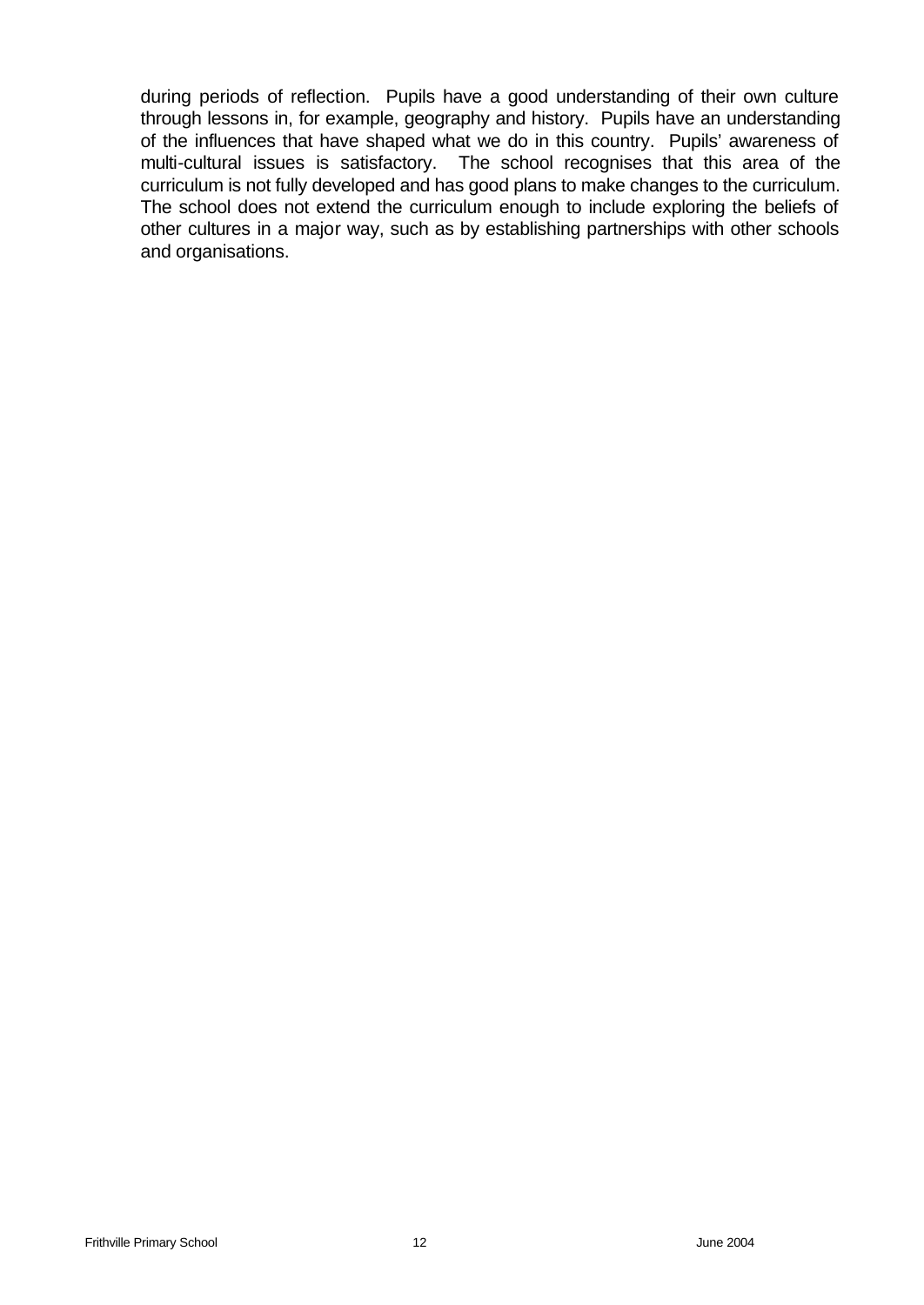### **QUALITY OF EDUCATION PROVIDED BY THE SCHOOL**

The quality of education is **good**. Teaching and learning are **good** and teachers' assessments of pupils' progress are **satisfactory**. The curriculum is **satisfactory**. The school provides a **good** range of extra-curricular activities. The accommodation and resources are **satisfactory**. Pupils are well cared for. Links with parents are **good**. Links with the community and other schools are **satisfactory**. The school takes adequate account of pupils' views.

## **Teaching and learning**

The quality of teaching and learning is **good**. Assessment procedures and their use to guide teachers' planning are **satisfactory**.

### **Main strengths and weaknesses**

- Sixty nine per cent of the teaching observed was good.
- The teaching in Years 3 to 6 is consistently good.
- Teachers use questioning well to make lessons interesting and consolidate new ideas.
- Support staff make a valuable contribution in lessons and help pupils learn.
- Teachers insist on good standards of behaviour.
- Work is not always well matched to pupils' abilities in Years 1 and 2 and in the Foundation Stage.
- The provision of homework is inconsistent.

### **Commentary**

### **Summary of teaching observed during the inspection in 13 lessons**

| Excellent | Very good | Good | Satisfactory | Jnsatisfactory | Poor | Very Poor |
|-----------|-----------|------|--------------|----------------|------|-----------|
|           |           |      |              |                |      |           |

*The table gives the number of lessons observed in each of the seven categories used to make judgements about lessons. Inspectors make judgements on a scale: excellent (grade 1); very good (2); good (3); satisfactory (4); unsatisfactory (5); poor (6); very poor (7).*

- 14. Teachers' knowledge of English and mathematics is good. Pupils make good progress in many lessons. Teachers use their knowledge gained during initial teacher training courses and from experience of teaching to good effect. The National Literacy Strategy and the National Numeracy Strategy have been well implemented this year. Teachers have devised a new and satisfactory system for assessing pupils' attainment and progress.
- 15. The teaching in the Foundation Stage and in Years 1 and 2 is satisfactory and has some good features. It is likely that the teaching has improved this year, because children and pupils are beginning to achieve what they should after a period where standards were low. Lessons for Reception children are most successful when children learn through play activities and first-hand experiences. The teacher's thorough planning for all areas of learning enables children to build on the skills they have learnt and make sound progress. The teacher and the teaching assistant give children plenty of help and provide a caring environment in which young children are happy and feel safe. As a result, children behave well, work hard and enjoy learning.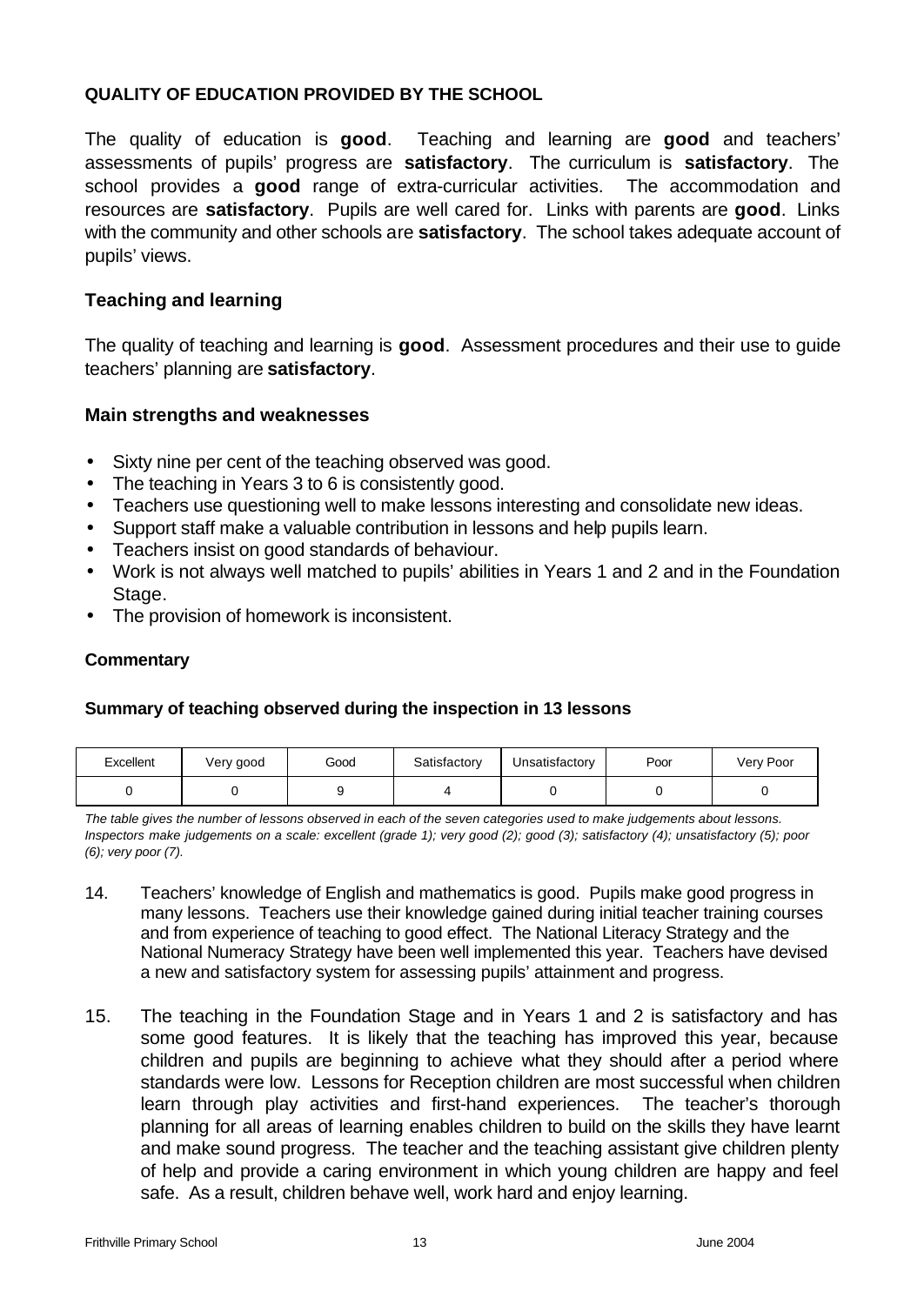- 16. In the English and mathematics lessons in Years 1 and 2, the teacher explained work clearly so pupils knew what they had to do, and used questions well to check pupils' understanding. On occasions, the ongoing activities for young children and pupils in Years 1 and 2 do not have a clear enough focus, and there is an over-reliance on children completing worksheets. Higher attainers do not always have work that extends them fully.
- 17. There are a number of key strengths in the teaching that assist pupils' progress in English, mathematics and science in Years 3 to 6. The three teachers provide good opportunities at the beginning of lessons for pupils to revise their knowledge and consolidate what they know. Lessons are well paced with enough time for pupils to work independently and collaboratively. The carefully chosen activities are well matched to pupils of all abilities, including the more able. There are good opportunities for pupils to reflect on their learning, to discuss and explain their work with partners and to the teacher and to write about it.
- 18. In a science lesson in Years 3 and 4 the teacher provided the right balance between direct teaching and opportunities for pupils to explore ideas. She questioned and taught the pupils skilfully. Pupils made good gains in knowledge. Consequently, pupils extended their knowledge of different habitats through discussion and by finding information on the Internet and learned new facts about animals and where they live.
- 19. An important reason for the above average standards in Year 6 is that pupils respond well to the positive atmosphere in school, and they make better progress as a result. Teachers make varying use of homework and it supports and reinforces pupils' progress where it is used well. However, the provision is inconsistent, which concerns some parents.
- 20. Teaching of small groups of pupils with special educational needs and for pupils with statements who need extra help is well organised. Pupils are well supported by the good ratio of adults to pupils. Teachers and support staff understand pupils' emotional and academic needs well. The teaching assistants are well informed and provide good levels of guidance and encouragement for pupils. Pupils' self-confidence increases and most tackle their work with positive attitudes. All pupils from minority backgrounds speak and write English competently. They achieve as well as their peers in all subjects.

# **The curriculum**

The curriculum is **satisfactory**. The school provides a **good** range of extra-curricular activities. Accommodation and resources are **satisfactory**.

### **Main strengths and weaknesses**

- There is good provision for pupils with special educational needs.
- Pupils have not completed all the work they should because the school's yearly planning has been incomplete.
- Pupils benefit from being taught in small groups so that their work can be matched to their different abilities.
- The school provides a good range of extra-curricular activities.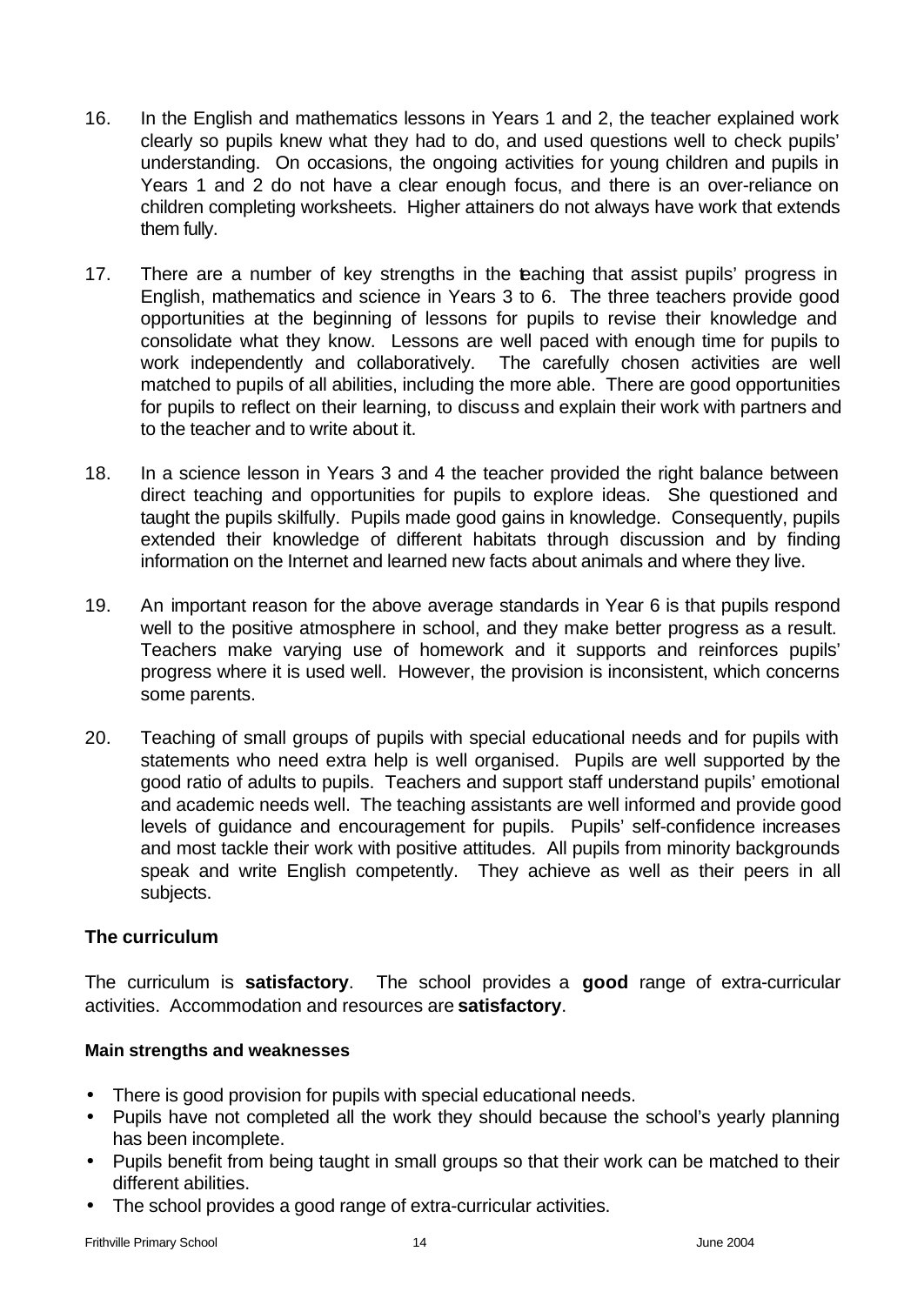- 21. The school now meets all statutory requirements and satisfactorily implements the locally agreed syllabus for religious education. The curriculum has been kept under constant review this year and the school is conscious of the need to ensure that all pupils get as much as they can from lessons. The school has devised a two or four-year cycle of teaching topics to ensure that pupils in mixed age classes experience all the areas in the schemes of work.
- 22. Until recently, subjects other than English and mathematics were not always planned so that pupils built on what they had learnt before. This meant that pupils did not always complete all the work they should have completed, and did not practise skills or develop new ones systematically. The recent changes are being introduced systematically with good detailed guidance for teachers to enable pupils to experience the whole curriculum. For example, gaps in pupils' knowledge in religious education and science have been found this year. The acting headteacher and staff have been quick to remedy these gaps in planning and as time goes on, pupils will be taught the full National Curriculum and religious education in a logical order.
- 23. The national strategies for literacy and numeracy are implemented well and consequently pupils make good progress in both literacy and numeracy lessons. The use of ICT across the curriculum to support other subjects is satisfactory and improving.
- 24. Teachers identify pupils who have special educational needs as early as possible and make good assessments of pupils' needs. Teachers then set realistic targets for them to attain and together with the support staff regularly check how well pupils are doing. They make sure the work they give them is relevant and helps them to reach their targets. Pupils who need extra help are not always taught with all the class. When they work in smaller groups or individually outside the classroom, teachers plan the work so that pupils do not miss the work the other pupils are doing in the classroom. The support staff provide good support for pupils and teach the additional programmes well, such as for reading, and in individual sessions pupils have every opportunity to make good progress.
- 25. Pupils receive good support from teachers and teaching assistants and pupils benefit from being taught in small groups. This enables teachers to tailor the work to meet their different interests, aptitudes and needs. For example, pupils in Years 3 and 4, and Years 5 and 6 are taught science in separate classes. This enables the teacher, who is a science specialist, to develop pupils' scientific enquiry skills well with smaller numbers of pupils. Pupils' recently completed work shows that they carry out investigations independently and explain and record what they have learnt very clearly. These good opportunities and the good teaching in the science lessons in Years 3 and 4 results in pupils achieving well and better than previously.
- 26. Teachers provide a good range of extra-curricular activities. For pupils in Years 3 to 6 there are clubs for ICT, art and craft, sewing and football. Pupils in Years 1 and 2 also have the opportunity to join a craft club during the winter term and an outdoor activities club in the summer term. In a small school this is an extensive commitment from all the staff.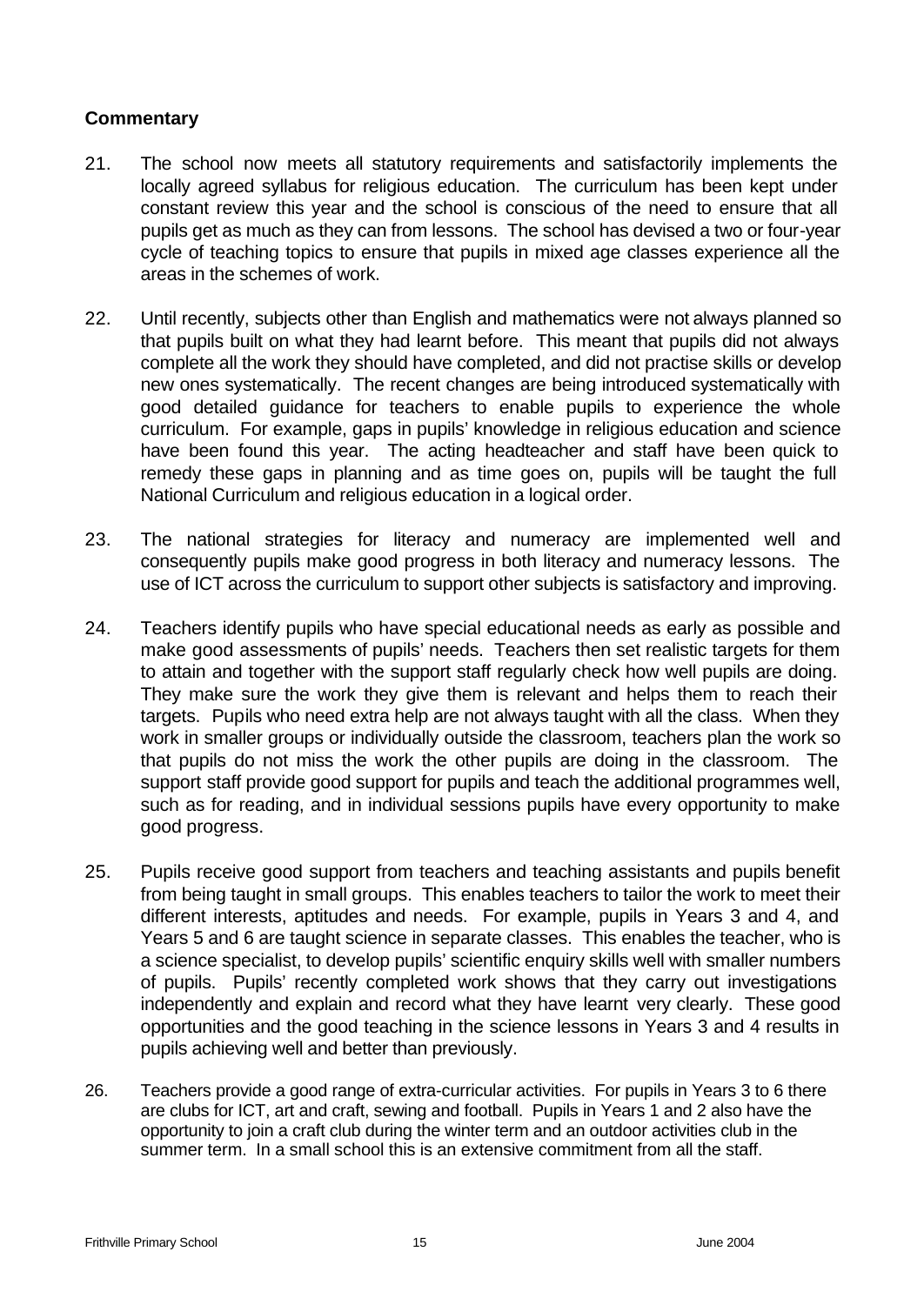27. The accommodation and resources are satisfactory. The school's buildings have been successfully extended with two new classrooms. The school is well maintained by the cleaning staff. The internal space is used effectively to create a stimulating learning environment. The shared areas of the school and individual classrooms have interesting displays of a balance of pupils' work and information. Outside, the grounds provide quiet and shaded areas as well as interesting play spaces. The accommodation has a positive effect on pupils' education, but there is no separate area for young children to use throughout the day. There is a satisfactory range of expertise and experience amongst staff overall.

#### **Care, guidance and support**

The school makes **good** provision for pupils' care, welfare, health and safety. It provides pupils with **good** support and guidance and is in the early stages of involving them in the work of the school and its development.

### **Main strengths and weaknesses**

- Pupils are introduced to school life well through good induction procedures.
- There are very good relationships.
- The school contacts parents on the first day of a pupil's absence to confirm their situation.
- The health and safety policy has not been reviewed recently.
- The school's council is a good new initiative. The involvement of pupils in the life of the school is an improving area.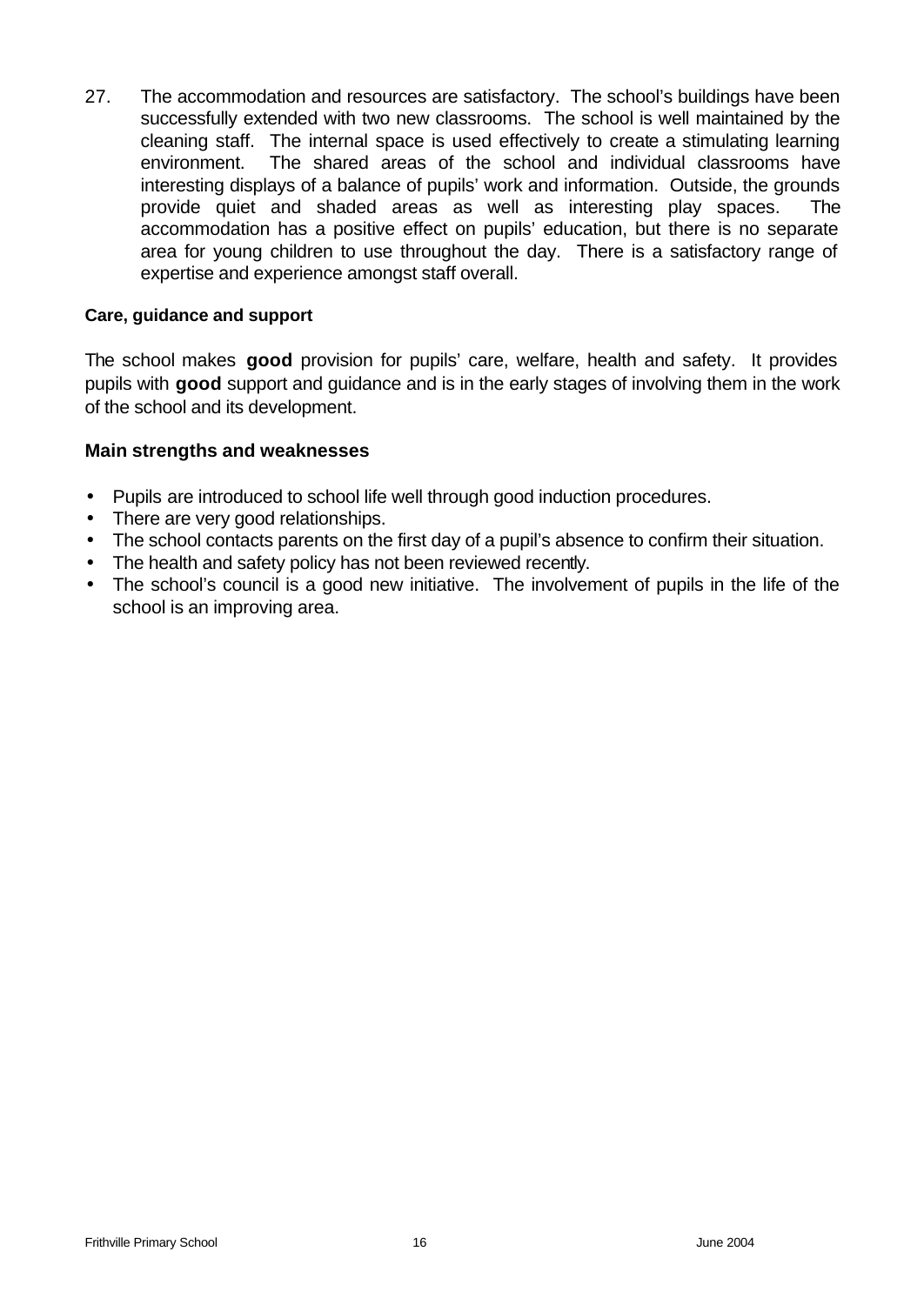# **Commentary**

- 28. The school provides a happy environment that is conducive to learning. The caring and good supervision during the day ensures pupils' safety. However, the health and safety policy has not been reviewed for several years and issues such as risk assessments are not clearly identified in it. The school does not have an up to date set of risk assessments for all aspects of school life. Child protection procedures have recently been reviewed and reflect current guidance.
- 29. The high teacher to pupil ratio ensures that teachers know the pupils well, are sensitive to their needs and are thus able to provide good support and guidance. The very good relationships between pupils and staff allow pupils to raise any concerns they may have, knowing that they will be dealt with sympathetically.
- 30. The good care provided by the school is demonstrated in the procedures in place to ensure parents are contacted on the first day of any absence to confirm that children are safe. During the day there is good supervision and there are adequately trained first aid staff in the school. Teachers now place greater emphasis on seeking pupils' views. The process of involving pupils in the work of the school is at an early stage. The school council was introduced this year and has not yet become fully effective.
- 31. The numbers of pupils joining the school each year are low but induction arrangements are good and ensure that children settle quickly and happily. Pupils have the opportunity to visit the school on three occasions before they join it.

### **Partnership with parents, other schools and the community**

The school has **good** links with parents. There are **satisfactory** links with the community and with other schools.

### **Main strengths and weaknesses**

- Parents are better informed about their children's standards of work and progress through improved systems introduced this year. They are kept well informed about school life in general.
- The welcoming nature of the school ensures good relationships with parents.
- Progress with the school's race equality policy has not been reported to parents.

#### **Commentary**

32. Parents are content with the school and, for example, appreciate the teaching and care their children receive. Parents raised some concerns over the quality of information they receive about their children's progress, about how to help their children at home and a few parents raised individual concerns that were investigated during the inspection. Information about children's progress for parents has improved this year and is satisfactory. All parents have the opportunity for private meetings with teachers twice a year. There is a revised format for the annual reports to parents about their children, which is intended to give more comprehensive information about how their children are progressing in relation to the National Curriculum. The provision of homework is inconsistent and is an issue for the school to resolve.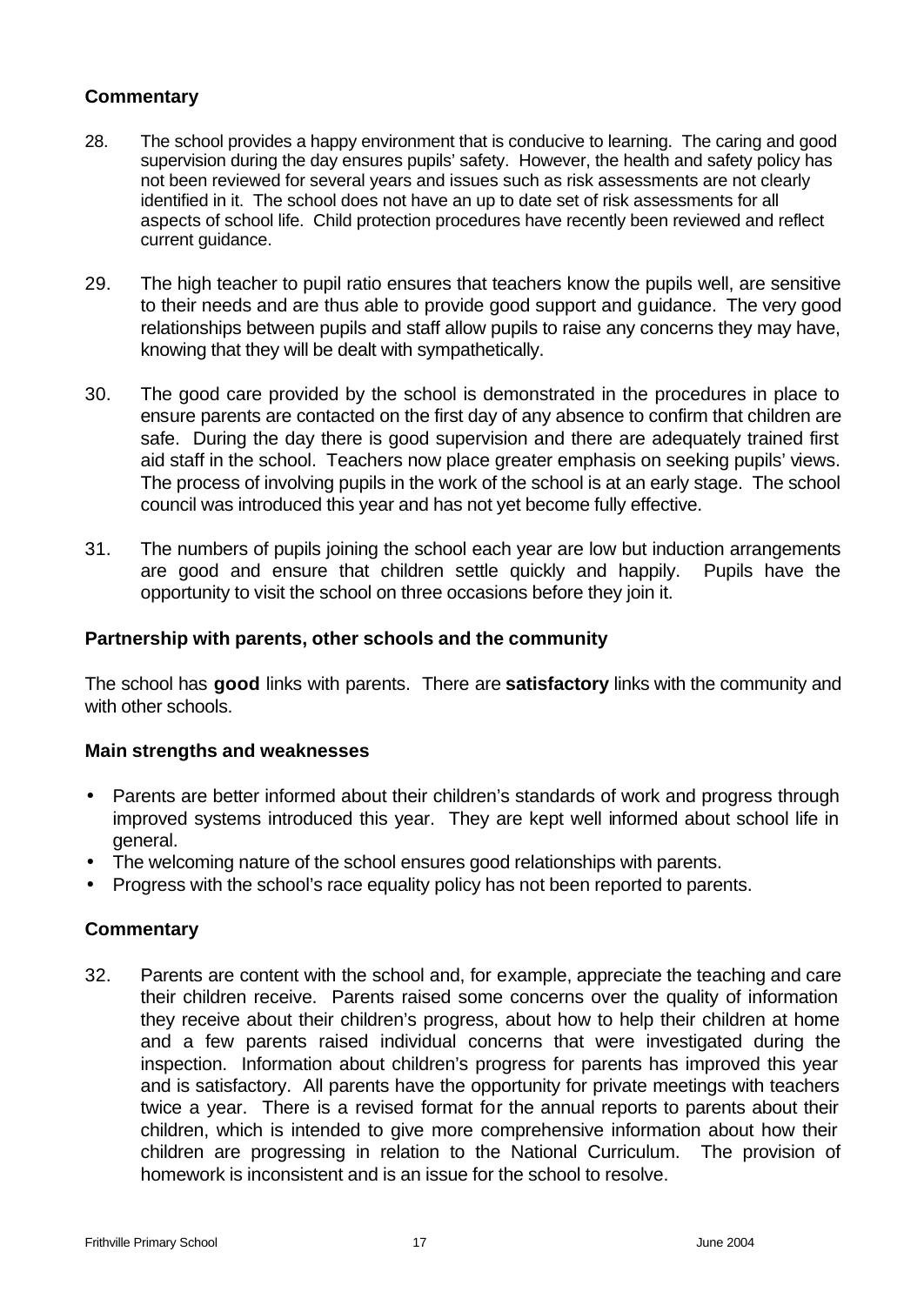- 33. Parents are well informed about the school because the prospectus and newsletters are good. A curriculum evening is scheduled for the autumn term each year, which is intended to enable parents to help their children at home more constructively. The school is welcoming and parents are invited to discuss concerns at any time or to arrange an appointment to see a teacher about a specific matter.
- 34. The governors' annual report to parents and the prospectus are good documents for parents and contain important information. The documents, in general, meet most requirements except that attendance information has been omitted from the prospectus. The school's race equality policy says that progress on its implementation will be reported in the governors' annual report but this has not been done so far.
- 35. Members of the community and parents make a satisfactory contribution to pupils' learning. They provide some help in classrooms, and on trips and visits. Links with the community are satisfactory. Pupils benefit from visitors into school such as the parish vicar. Pupils go out into the community during their studies in science and geography. The school involves the community in carol services and harvest festivals and takes part in the village fete.
- 36. Links with other schools are growing because the school has a good policy to share some planning and resources with other small schools, which is encouraged by the local education authority. There are growing links with other local primary schools through collaboration in literacy, arts and sports activities. Transfer arrangements to the secondary schools are good for pupils in Year 6. Senior staff from the secondary schools visit pupils before they transfer to them.

# **LEADERSHIP AND MANAGEMENT**

The leadership and management of the school are **good**. The leadership and management skills of the acting headteacher are **very good**. Staff carry out their duties **effectively**. Governance is **good** overall.

### **Main strengths and weaknesses**

- The acting headteacher and staff have moved the school forward considerably through close teamwork and high aspirations.
- The local education authority provides consistent and in-depth support for the school.
- The school includes all pupils in everything it does.
- Governors' leadership of the school is good in many areas, but governors do not have a plan for using the very large underspend and some statutory requirements are not met.
- School development planning identifies issues for improvement very well.
- Teachers manage English, mathematics, science and other subjects well together.
- The provision for pupils with special educational needs is well managed.

# **Commentary**

37. Governors know the strengths and weaknesses of the school well. Committees of governors bring their expertise to meetings and make good use of it. Governors know that standards have been an issue in Reception and in Years 1 and 2 in the recent past. Governors have invited the local education authority to assist them with staffing and to help raise standards this year. Not all statutory requirements have been met, for example, the welfare, health and safety policy is out of date. Governors have been very successful in raising extra funds for the school. As yet they do not have a plan for using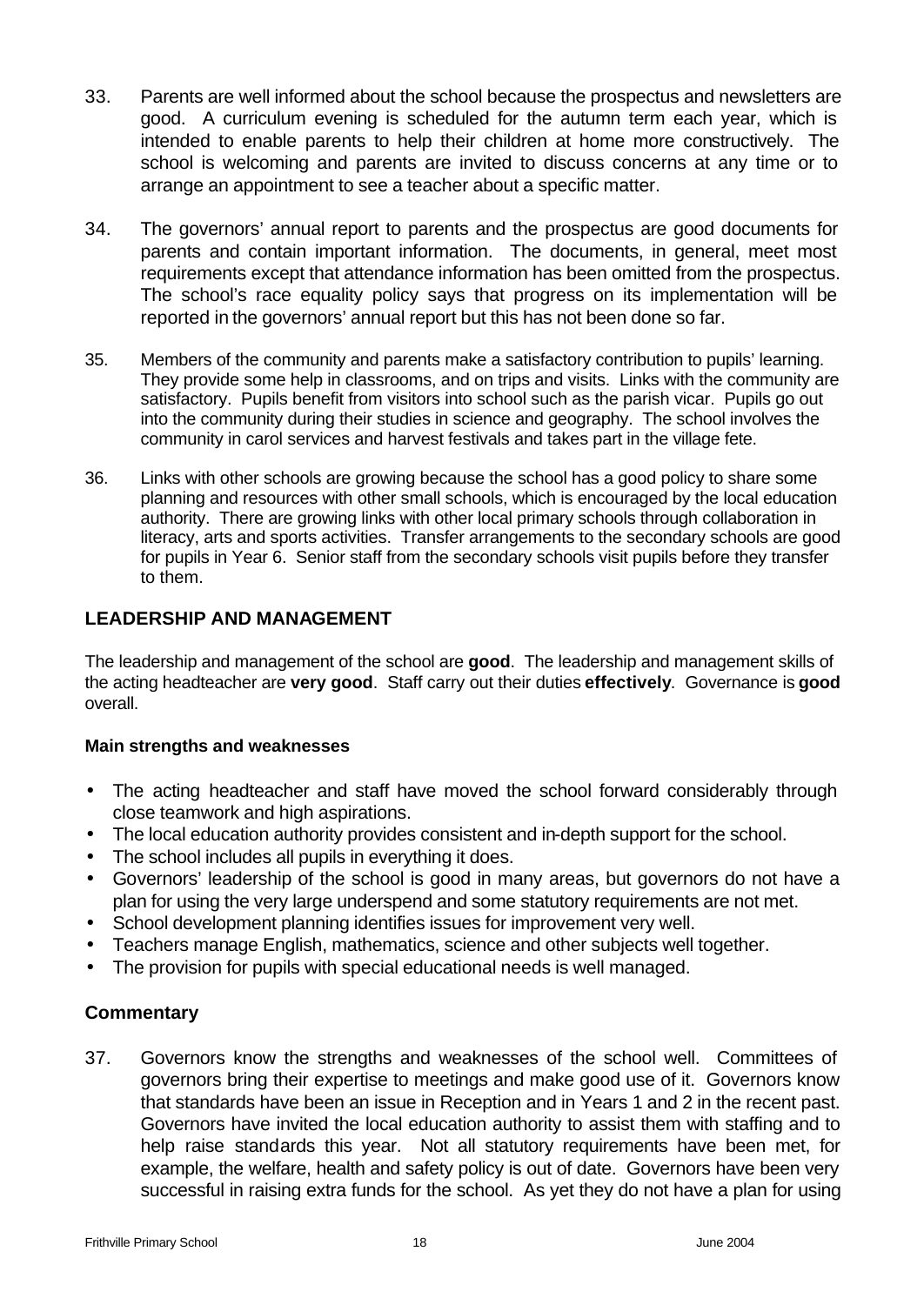what is now a very large underspend. There are subjects that have few books and equipment and teachers rely on finding their own resources to use in lessons at times.

- 38. The school's improvement since the last inspection is satisfactory. Much of this improvement has occurred this year. The acting headteacher was placed in the school to address several important issues. For example, there has been a high turnover of staff and this instability has had a negative effect on the provision. Initiatives started in the past have not always been carried through. The acting headteacher and school staff with the strong support of the local education authority's consultancy staff have moved the school forward significantly in a short time. The newly appointed teacher has been inducted well into the school.
- 39. The acting headteacher provides very good and effective leadership. This year she has managed the school with a clear vision, for example, to maintain open channels of communication with all and to bring about necessary changes. She and the staff work well together and the staff under her leadership has quickly become an effective team. The acting headteacher has a deep knowledge of teaching and of school improvement duties and she motivates the staff quietly and sensitively. The staff constantly looks for ways to improve the provision whilst maintaining equal opportunities for all. The inclusive nature of the school is a strength, which was confirmed by several parents. The acting headteacher has led the school very effectively in a short time and previous weaknesses, such as in the provision of resources for Reception children in class have been addressed thoroughly. The efficient administrator successfully helps to organise the school. The school seeks best value for its purchases appropriately.
- 40. The acting headteacher and staff have evaluated lessons, books and equipment effectively. The information gained has enabled them to determine what the school should do now to improve the provision. There is a shared understanding of what needs to be done. This process reflects the leadership of the acting headteacher, who has had little time to get to know everyone. The subjects are managed well by the four teachers and support staff. They meet together in most instances to share ideas, which is a very good way of working on a small staff. The teaching assistant who is responsible for much of the teaching of ICT manages the provision well. The staff have good plans for improvement that reflect the checks they have made on the teaching of individual subjects.
- 41. There is a very good school development plan in place that highlights most of the main areas that need improvement. It is well focused and reflects teachers' intentions to make good those aspects of the school that have not been well provided for, such as to ensure that pupils receive their full entitlement to the National Curriculum. The layout of the plan is easy to read and priorities are clear. The school makes frequent checks on its performance. For example, teachers record and check individual pupils' progress in subjects using the new assessment record and make adjustments to the curriculum or to pupils' targets when required. This process has begun to raise standards this year.
- 42. The provision for pupils with special educational needs is managed well. Pupils have generous adult support, which allows them to make the expected progress towards their individual targets. Staff have a good understanding of how to identify pupils' needs correctly. The extra support for individual pupils and groups outside class lessons provided by teaching assistants is effective and has helped to raise standards generally.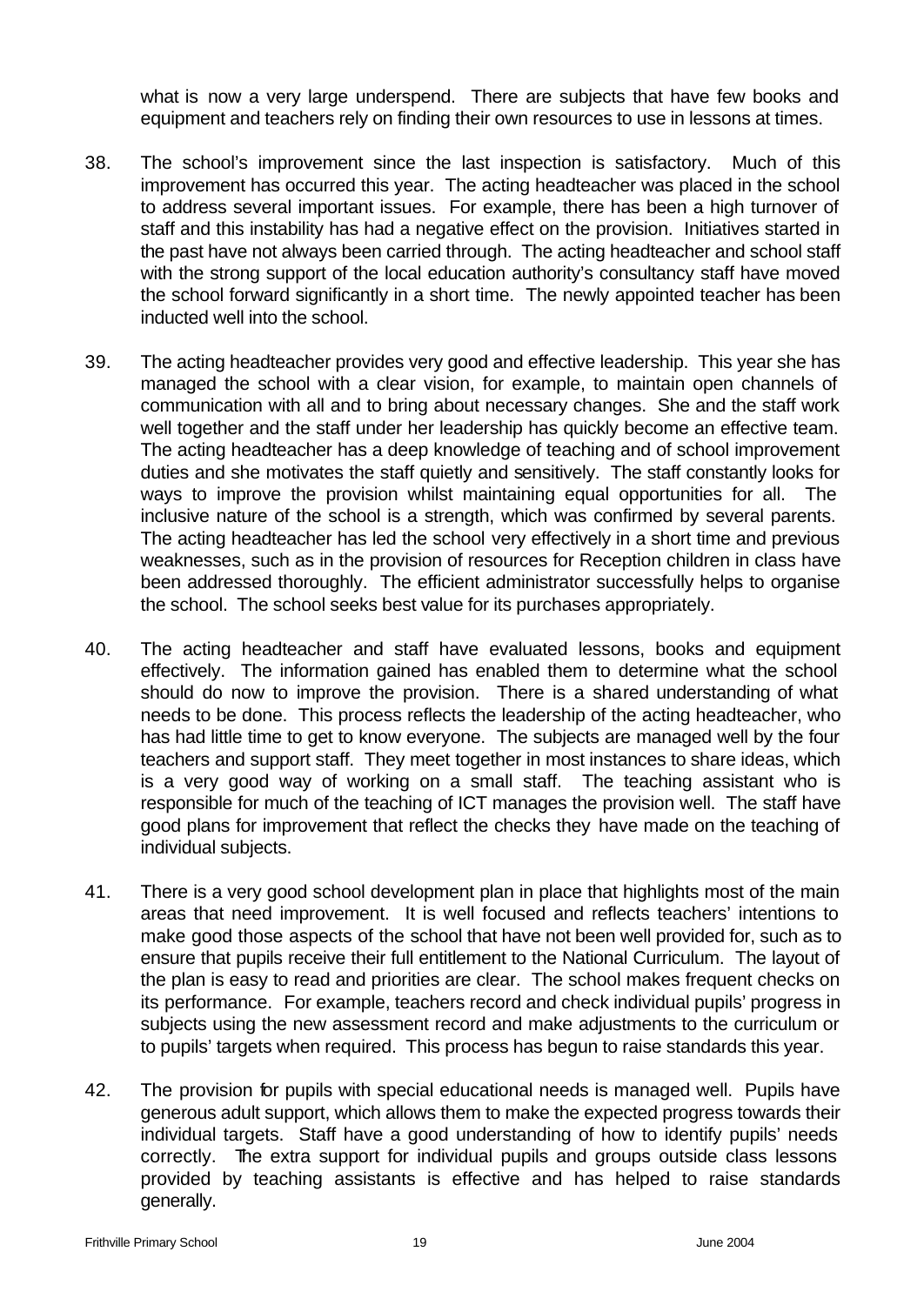## *Financial information for the year April 2003 to March 2004*

| Income and expenditure $(E)$ |         | Balances (£)                     |
|------------------------------|---------|----------------------------------|
| Total income                 | 174,260 | Balance from previous year       |
| Total expenditure            | 166,000 | Balance carried forward to the i |
| Expenditure per pupil        | 3,255   |                                  |

| Income and expenditure $(E)$ |         | Balances (£)                        |        |  |
|------------------------------|---------|-------------------------------------|--------|--|
| Total income                 | 174.260 | Balance from previous year          | 15.000 |  |
| Total expenditure            | 166,000 | Balance carried forward to the next | 8.260  |  |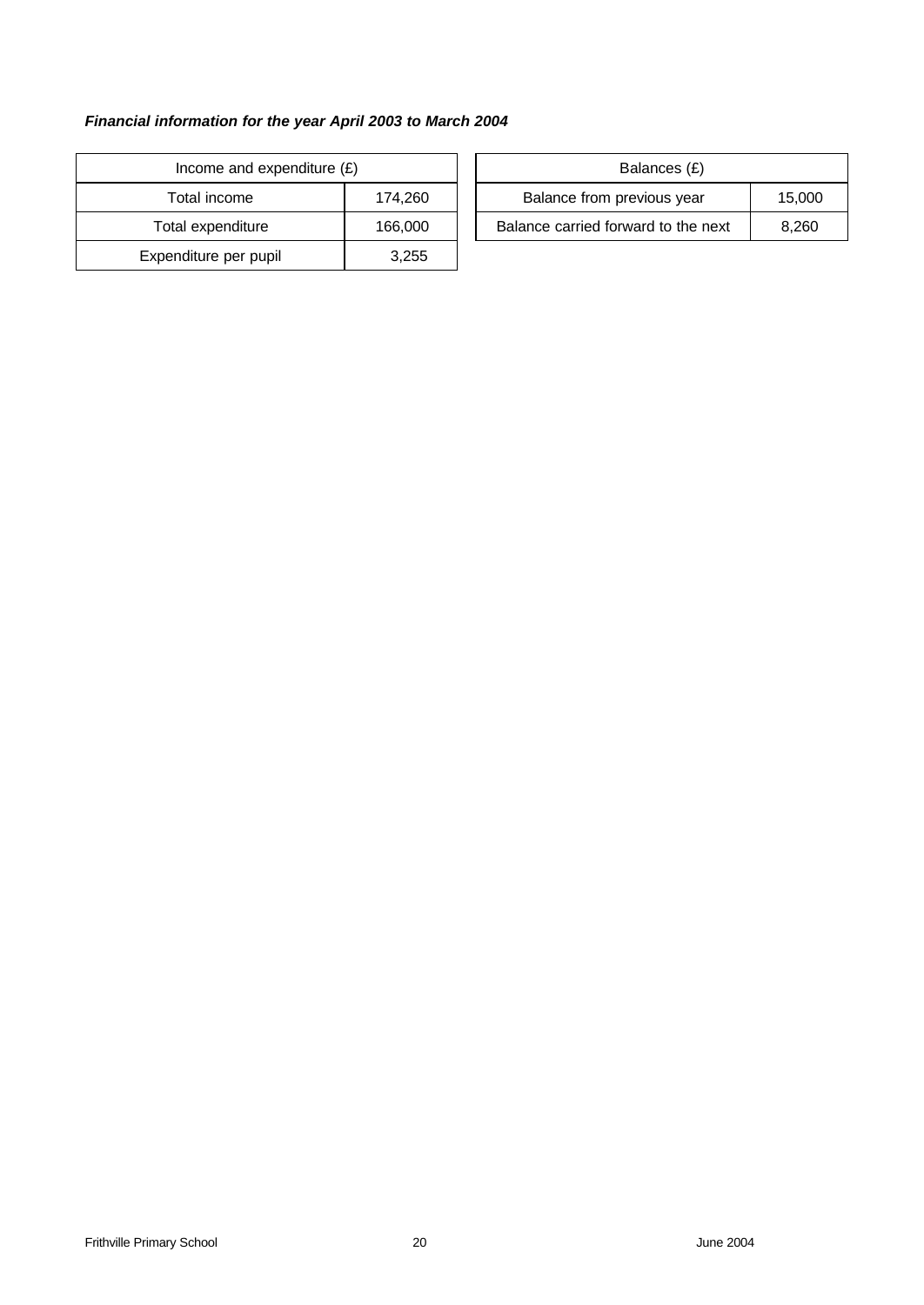# **PART C: THE QUALITY OF EDUCATION IN AREAS OF LEARNING AND SUBJECTS**

## **AREAS OF LEARNING IN THE FOUNDATION STAGE**

The overall provision for children in the Foundation Stage is **satisfactory.** Each Area of Learning was sampled so judgements about the overall provision in each area cannot be made.

#### **Main strengths and weaknesses**

- Children achieve well in personal, social and emotional development because of the good teaching and the caring approach of the teacher and teaching assistant.
- There is good teamwork between the teacher and well-briefed teaching assistant and they support all children well in all areas of learning.
- There is no separate outdoor area where staff can provide children with continuous access to activities for all areas of learning.
- There are insufficient opportunities for children to learn through first-hand experiences.

- 43. At the time of the inspection there were five full-time Reception children. Children's attainment when they start school is typical of children nationally in most years. By the end of the Reception year, most children attain the expected levels for their age in all areas of learning. The children achieve well in personal, social and emotional development and their achievement is satisfactory in all other areas of learning.
- 44. Although there are times when children benefit from working alongside the pupils in Year 1 and 2, their learning is also enhanced when they work with the classroom assistant or the teacher for group and independent activities. The teaching is satisfactory overall and has some good features. Lessons are most successful when children learn through play activities and first-hand experiences. The teacher's thorough planning for all Areas of Learning enables children to build on the skills they have learnt and make sound progress. The teacher and the teaching assistant give children plenty of help and provide a caring environment in which young children are happy and feel safe. As a result, children behave well, work hard and enjoy learning. However, sometimes the ongoing activities do not have a clear enough focus, and there is an over-reliance on children completing worksheets.
- 45. The accommodation and resources are satisfactory.The recent, good investment in resources has enabled the teacher to re-organise the classroom effectively so that activities such as with water, writing and drawing and a role-play area are available to the children throughout the day. However, there is no separate outdoor area where children can experience the outdoor curriculum all day. They have insufficient opportunities to use large play equipment. This is the same lack of provision as at the time of last inspection. Although the overall provision is not as good as the time of the previous inspection, the impact of the recent good improvements has not had time to take effect. The leadership and management of the Foundation Stage are satisfactory and the school has correctly identified several areas for development. The Foundation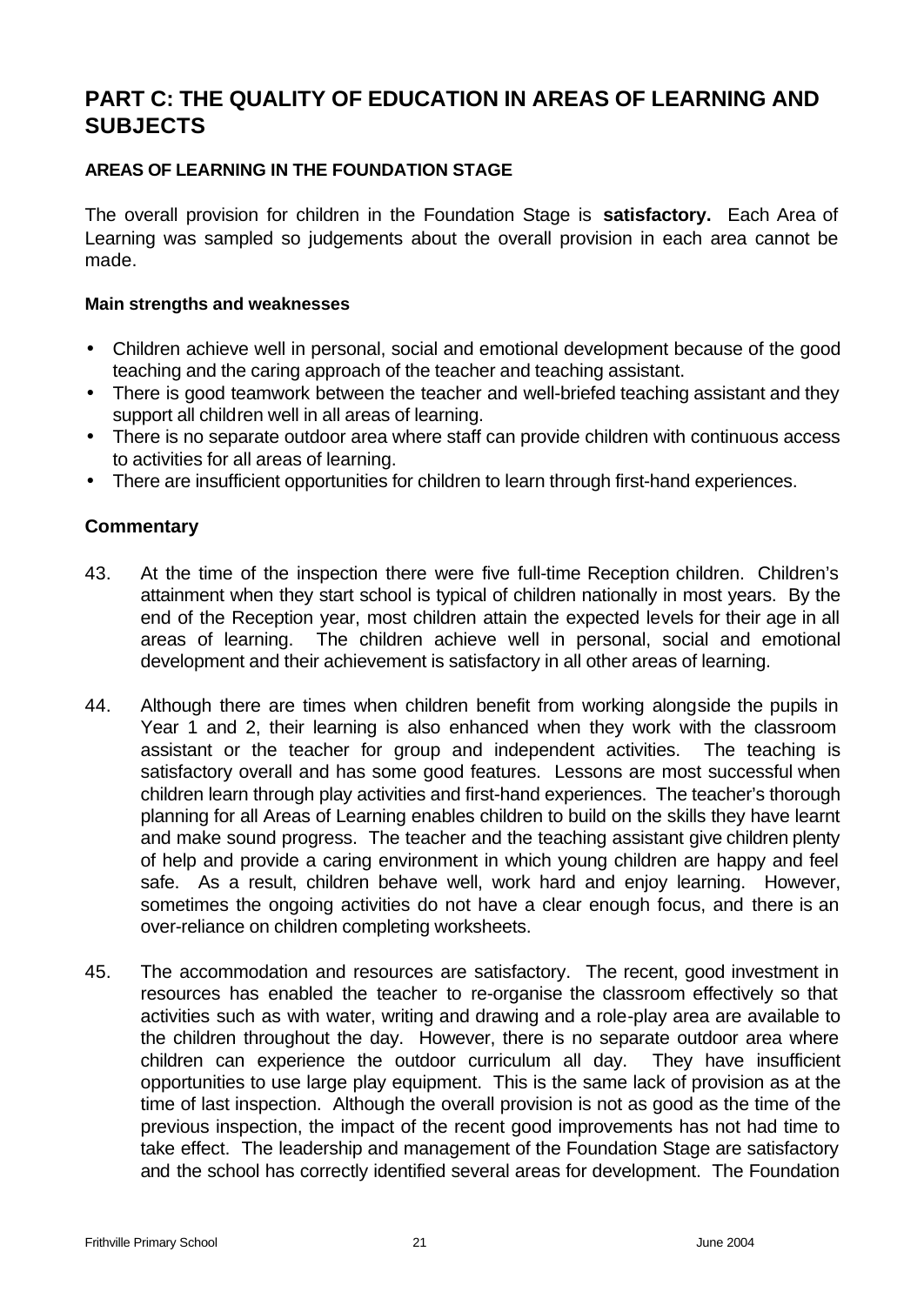Stage teacher, new to teaching this year, has made a good start with improving the provision.

- 46. In the area of **personal, social and emotional development**, children achieve well and the teaching is good. The teacher and teaching assistant create a calm, secure environment with well established routines so children know what they have to do and what is expected of them. For example, children lined up quickly and quietly to go into the hall, and put away activities with little help from adults. Adults give children just the right amount of help but also encourage them to be independent. As a result, children become confident and eager learners. Children enjoy working together and share well because adults reinforce the importance of cooperating and sharing. For example, they share equipment in the role-play Garden Centre and when playing with the water. Children also benefit from working alongside the Years 1 and 2 pupils who behave well and have positive attitudes to work.
- 47. In the area of **communication, language and literacy development** the children's achievement is satisfactory. Adults explain clearly what children have to do and encourage them to talk about their experiences through the effective use of questions and prompts. As a result, children talk confidently and listen attentively to other children and adults. Children have good opportunities to develop their language skills in the role-play area, and learning is most effective when adults join in the children's play. Adults encourage a love of books by choosing interesting examples to share with children, consequently children talk excitedly about the books they have read and enjoy reading. There is a good emphasis on the basic skills children need to read. A systematic approach to the teaching of letter sounds means that most children know individual sounds by the time they leave the Reception year and some can read a wide variety of words independently. Children regularly practise handwriting, and most form recognisable letters. Though children did write about Elmer the elephant during the inspection, from examining children's work it is evident that there are not enough opportunities for children to write independently.
- 48. In the area of **mathematical development** children's achievement is satisfactory. Children have daily sessions when they work with the teacher or teaching assistant to develop their skills. For example, children estimated then accurately counted up to 10 toys in a bag. They could match the number symbol correctly to the number of toys and wrote the numbers accurately. Children have satisfactory opportunities to develop their mathematical ideas through play activities when, for example, they play in the Garden Centre, and in art activities when they paint repeated patterns. However, there are not enough opportunities for them to learn through first-hand experiences and there is too much emphasis on completing worksheets.
- 49. The children develop a satisfactory **knowledge and understanding of the world** by the end of the Reception year. Children's achievement is satisfactory. In the most effective lessons children learn from first-hand experiences. For example, children were very excited when they looked at a woodlouse through the digital microscope. As it moved one child said, 'It's got ridges. It's moving quickly.' The teaching assistant's clear explanations and skilful questioning enhanced children's learning. Children find out that the water wheel will turn when they pour water on it and that a plastic boat will sink when it is filled with water and will float again when they empty the water out of it. On occasions, activities are not sufficiently varied to challenge all children. The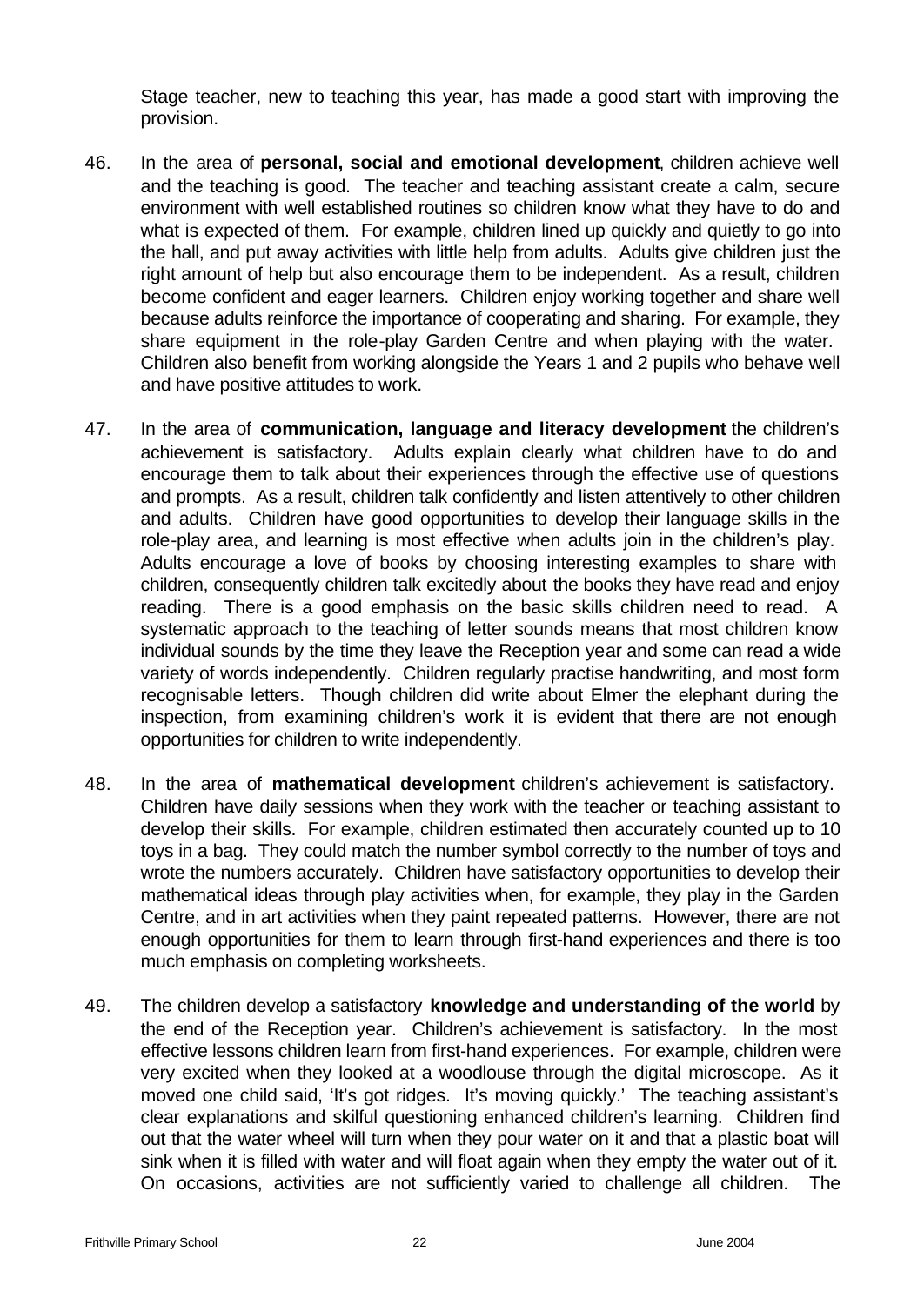teacher's planning shows that children have access to the computer but during the lessons inspectors saw no child use the computer.

- 50. Children's achievement in **physical development** is satisfactory. Children develop their physical skills well when, for example, they empty and fill containers and pour water into the water tray. They join the children in Years 1 and 2 in the weekly physical education lesson in the village hall. However, the lack of regular access to a designated play area limits children's opportunities for further development.
- 51. In the area of **creative development** children's achievement is satisfactory. The teacher and support assistant provide good opportunities for children to develop their imagination in the role-play area. For example, children took on the roles of gardeners when they dug and planted in the role-play Garden Centre. When two children played with the boats in the water tray one child created a 'storm' by agitating the water, in which a boat sank when they filled it with water. It is evident from looking at the teacher's planning and the artwork children have completed that children have satisfactory opportunities to develop their skills and imagination.

#### **SUBJECTS IN KEY STAGES 1 and 2**

### **ENGLISH**

Provision in English is **good.**

#### **Main strengths and weaknesses**

- Pupils' standards of work are above average in Year 6. Pupils achieve well.
- Pupils' standards at the end of Year 2 are below average.
- The co-ordination of the subject is good.
- The provision has improved since the last inspection.

- 52. The provision has improved since the last inspection overall. Standards are higher in Year 6, but lower in Year 2. Pupils' presentation of work is better and teachers follow the National Literacy Strategy well. Teachers organise their classes better. For example, no long queues of pupils waiting for work to be marked were observed.
- 53. Evidence from tests children took in the past on entry to the school show that they join Reception with attainments typical of children nationally in most years. Pupils' standards of work this year are below average in Year 2 and are above average in Year 6. Pupils' achievement is satisfactory in Year 2 and is good in Year 6.
- 54. The most telling factors that determine pupils' standards are their abilities on entry to the school, their good attitudes to work and the positive effects of good teaching. The teaching has improved in Years 1 and 2 this year and pupils have been more successful than expected in the end of year assessments. Overall standards at the end of Years 2 and 6 have improved faster than average, in comparison with schools nationally, since the last inspection. Year 6 pupils last year had made well above average progress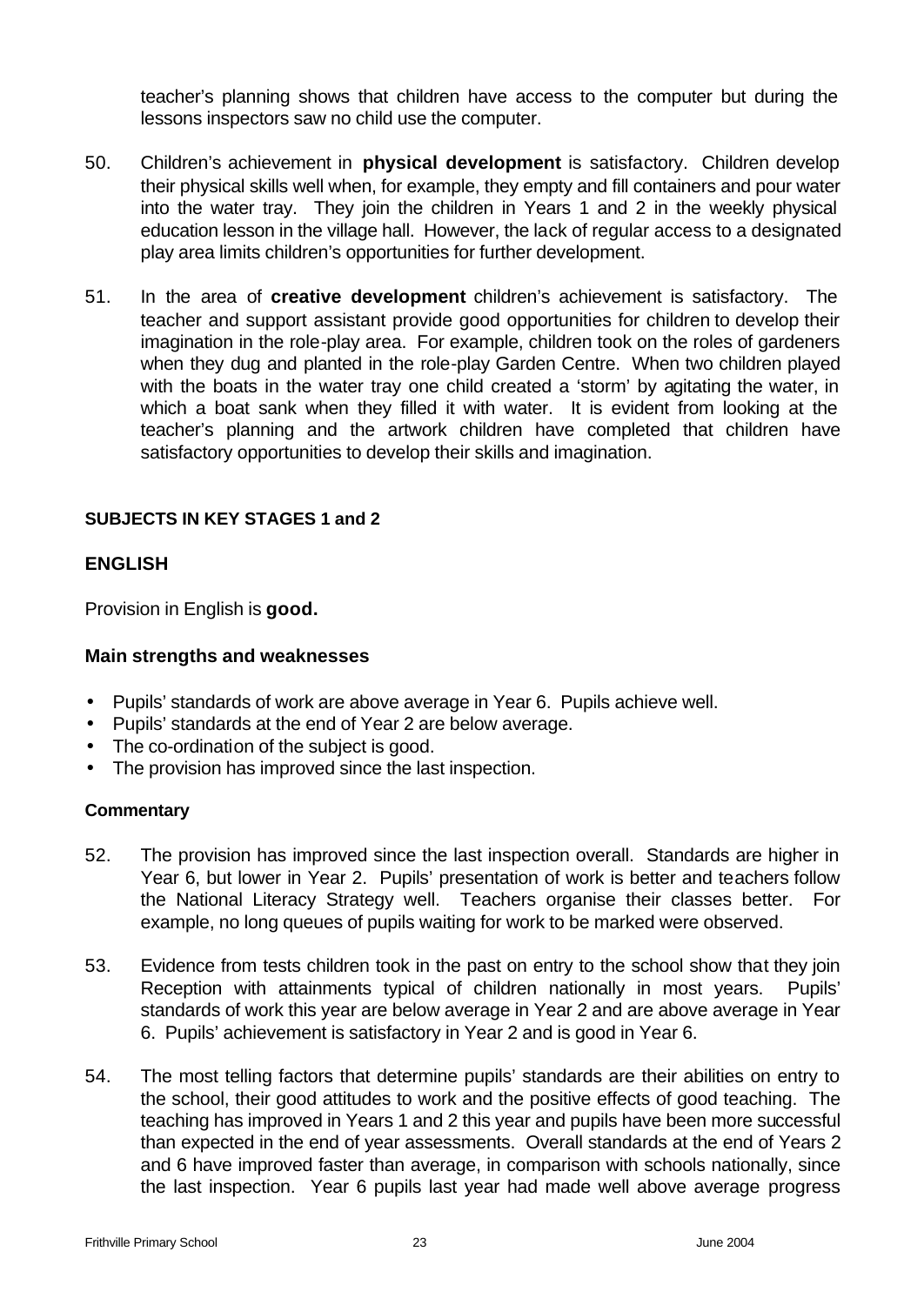since Year 2. Older pupils benefit from the very good pupil to teacher ratio. Governors have spent extra funds wisely on extra staffing.

- 55. The school has responded well this year to the pattern of low standards previously in Years 1 and 2. The teacher encourages pupils to practise their writing skills in other subjects. There is still scope to develop pupils' own writing further in some subjects. Worksheets tend to limit the amount and the quality of pupils' writing. The teaching in Years 3 to 6 is good because teachers immerse all pupils in learning and most pupils wish to do better. Teachers' direct appeal to individuals to take part in everything motivates boys too. Pupils from minority ethnic backgrounds and with special educational needs also achieve as well as their peers because teachers respond to individual and small group needs effectively.
- 56. Teaching seen in lessons across the school varied from satisfactory to good, and is good overall. Relationships in lessons are very good, and pupils settle well to their work. Teachers' lesson targets are mostly specific and therefore the group tasks for pupils to complete are usually well focused and allow pupils to make good progress in lessons and over time. On occasions, higher attaining pupils have the same work as other pupils which limits their progress in Years 1 and 2. The school's records of pupils' progress are valuable tools that help teachers set realistic individual targets for pupils in all years.
- 57. The provision for pupils with special educational needs is good. Pupils are assessed accurately, the programmes of support are relevant and challenging for all pupils and they feel valued by all staff. The teaching assistant was well prepared in the sessions observed and followed the lesson plans carefully and skilfully.
- 58. Standards in speaking and reading are below average in Year 2 and are above average in Year 6. Pupils make good progress throughout the school overall. Standards vary from year to year, because in some years pupils have greater or lesser abilities. Most pupils enjoy reading, which reflects parents' and the school's attitudes to its importance. Many pupils in Year 6 can infer meanings and make good guesses about how a story might finish. Homework is not set consistently. By the time they leave the school, most pupils' listening skills are good in all situations and they speak clearly in sentences. Pupils listen well in Years 1 and 2.
- 59. Attainment in writing is below average in Year 2 and is above average in Year 6. The teacher in Years 1 and 2 meets the differing needs of year groups mostly effectively in the mixed age classes, though there is scope to match the work more closely to higher attaining pupils' abilities at times. Pupils in Years 3 to 6 use their skills effectively to produce sustained imaginative pieces of writing in, for example, religious education. The older pupils learn to write persuasive letters about things they are concerned about. During this lesson, the Years 3 and 4 teacher showed pupils some good examples of styles of writing and explained the differences, to help them with their work.
- 60. Subject leadership and management are good and have led to an improvement in standards because teachers analyse pupils' work and the acting headteacher monitors teaching. As a result, there is a well-focused action plan for English.

### **Language and literacy across the curriculum**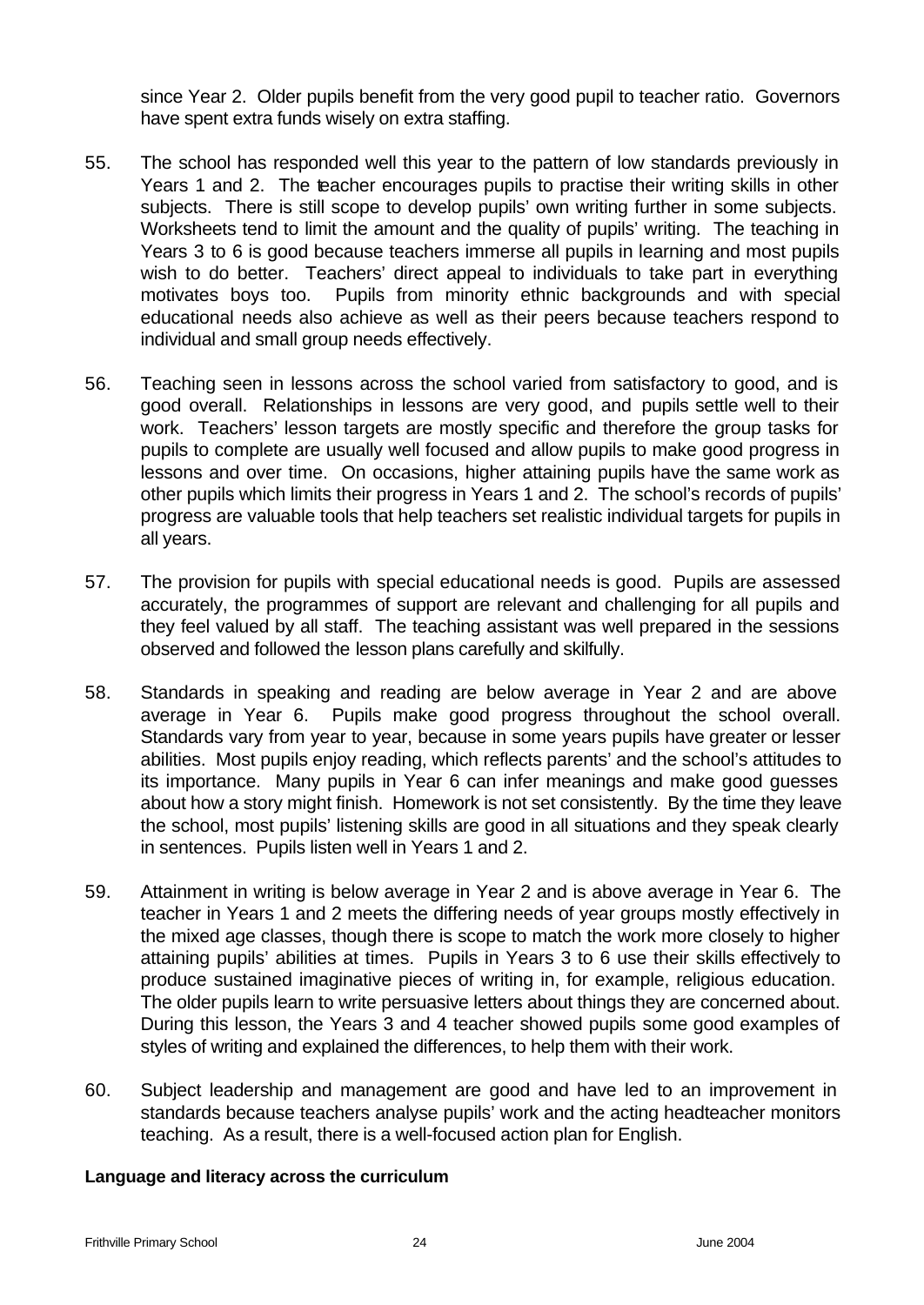61. Good use is made of pupils' literacy skills in other subjects. The school appreciates the importance of developing language and literacy skills across the whole curriculum. Interesting examples of extended writing were seen, for example, when pupils discussed the advantages and disadvantages of experiments on animals. There is a good emphasis on developing pupils' literacy skills by writing in a variety of styles across different subjects in Years 3 to 6. Pupils explore the potential of ICT successfully to draft and produce attractive work using computers.

## **MATHEMATICS**

Provision for mathematics is **good.**

#### **Main strengths and weaknesses**

- Pupils achieve well in Years 3 to 6 and attain above average standards at the end of Year 6 because of the consistently good teaching.
- Standards of pupils' work at the end of Year 2 are below average.
- Teachers and teaching assistants give all pupils plenty of help.
- There are too few chances for pupils to develop their problem solving skills in Years 1 and 2.
- Teachers give pupils good opportunities to develop their mathematical skills in other areas of the curriculum.

- 62. For the last four years standards in Year 6 have ranged from average to well above average compared with all schools. The quality of teaching is the main reason why standards have been good more recently. Pupils in Years 3 to 6 now benefit from being taught in two classes. This enables teachers to match the work closely to pupils' different abilities, and to give pupils plenty of support. In the most effective lessons teachers give pupils work which is at just the right level but challenging enough to make sure they learn and achieve well. For example, in Years 3 and 4, more able pupils divided by 10 and 100 to two decimal places, while other pupils divided numbers up to 100 by 10 and checked their answers by multiplying. As a result, pupils work hard and enjoy their work. Pupils use precise mathematical language correctly because teachers use it clearly in their explanations. For example, pupils in Year 6 used the terms 'range', 'axis' and 'interval' correctly when they talked about graphs.
- 63. Standards over the last four years in Year 2 have been average to very low. Inspectors' judgement is that pupils' standards are below average in Year 2 this year. However, although pupils' results have yet to be compared with schools nationally, it is likely that pupils have attained close to average standards at the end of Year 2 this year in national tests. Their achievement is satisfactory, which is an improvement on previous years. The teaching now is satisfactory with good features and has improved. For example, the teacher explained work clearly so pupils knew what they had to do, and used questions well to check pupils' understanding. However, an over-reliance on worksheets limits some pupils' opportunities to develop their problem solving skills and to use their skills in real life situations.
- 64. Throughout the school, teachers and teaching assistants give pupils just the right amount of help. For example, during the whole class session for pupils in Years 3 and 4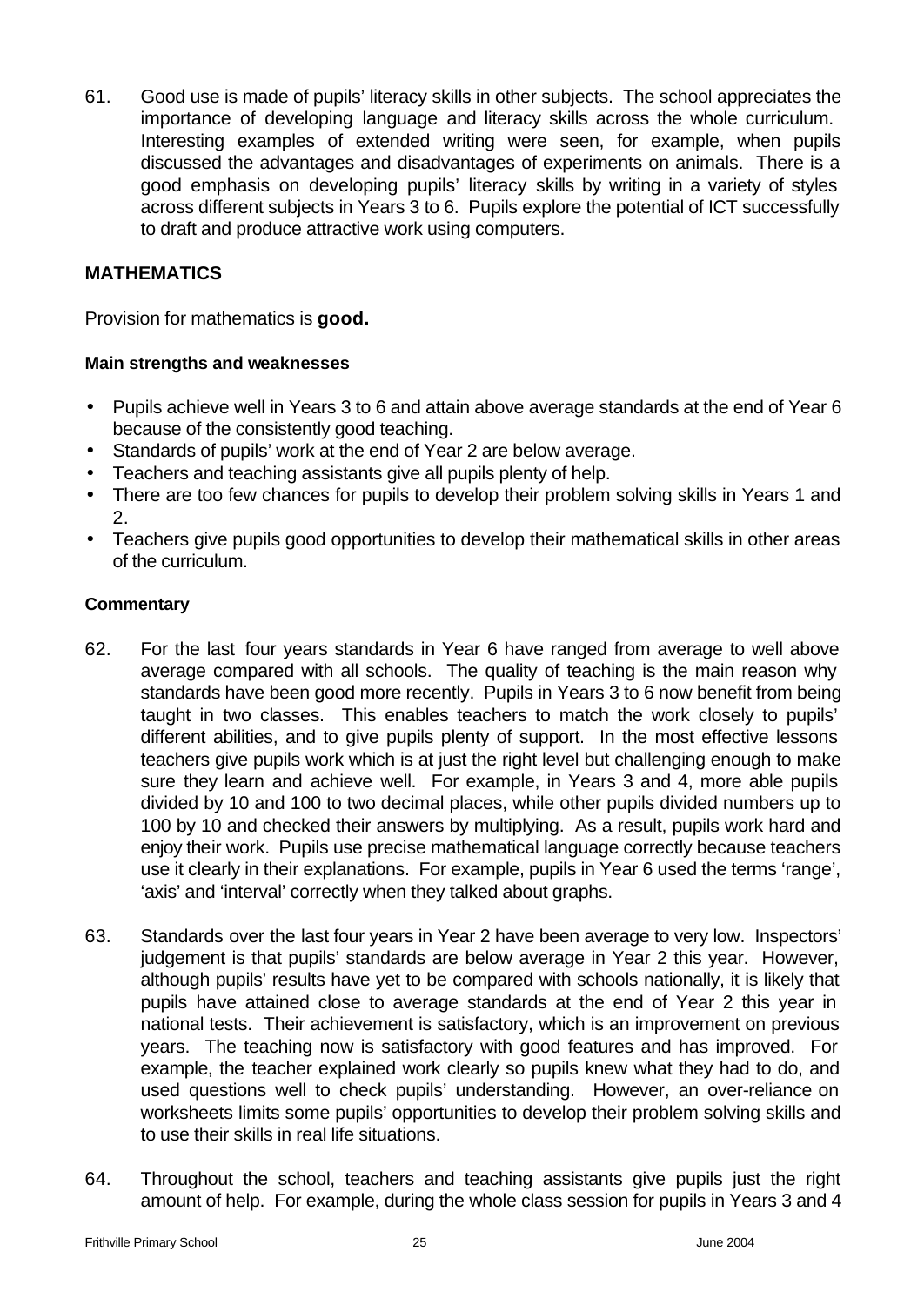the teaching assistant explained the task very clearly to one pupil to make sure she understood. Pupils in Years 1 and 2 successfully completed their calculations because the teaching assistant used questions well, for example, 'How many have you added on?' and, 'Are you counting backwards or forwards?'

65. There has been good improvement since the last inspection. All the issues from the previous inspection have been successfully addressed. Throughout the school, teachers make good use of national guidance when they plan lessons so that pupils can build on the skills they have previously learnt. Standards have risen by the end of Year 6 and the co-ordination of the subject is good. Staff are aware of the strengths and areas for development and have put in place actions to raise standards further.

#### **Mathematics across the curriculum**

66. Teachers make good use of mathematics in many subjects. For example, in design and technology pupils in Years 1 and 2 fitted shapes together leaving no spaces when they designed Joseph's coat, and pupils in Years 3 to 6 measured the fabric when they made slippers. Pupils in Years 3 to 6 construct tables to show their findings in science, for example when they dissolve solids in water, and show they can find and interpret the information gained.

# **SCIENCE**

Provision for science is **satisfactory.**

## **Main strengths and weaknesses**

- Until recently, standards in science have been low.
- A clear focus on investigating and experimentation in lessons in Years 3 to 6 enables pupils to develop their understanding of scientific ideas well.
- There is not enough emphasis on investigative skills in Years 1 and 2.
- The co-ordinator has good subject knowledge and leads and manages the subject well.

- 67. Pupils' standards of work are below average at the end of Year 2 and average at the end of Year 6. Pupils' achievement is satisfactory. This is a satisfactory improvement from the previous inspection when pupils' progress was unsatisfactory in Years 3 to 6. All the issues from the previous inspection have been successfully addressed. Although teaching is satisfactory overall, there is evidence of some good teaching where pupils learnt through first-hand experiences.
- 68. Recent changes in organisation have enabled pupils in Years 3 to 6 to be taught in small classes by the knowledgeable science co-ordinator. The teacher is now able to place a strong emphasis on developing pupils' investigative skills, which she had identified as an area to be improved. For example, work completed recently by pupils in Years 5 and 6 shows they have a good understanding of fair testing, making and testing their predictions and writing conclusions. Pupils commented, for example, that 'The factors which affected the speed of dissolving were stirring and the temperature of the water.' In the lesson in Years 3 and 4 the teacher provided the right balance between direct teaching and opportunities for pupils to explore. She questioned and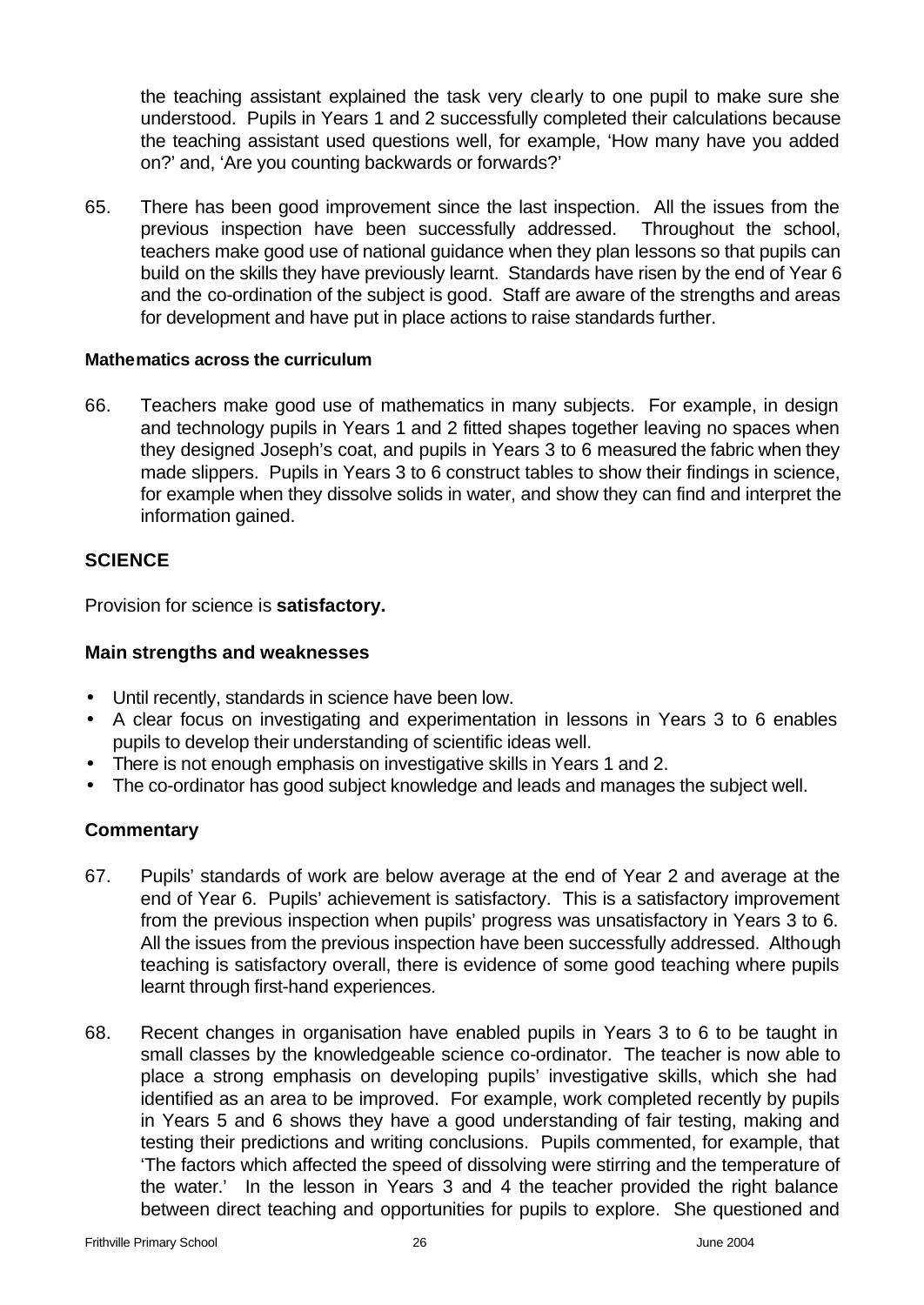informed the pupils skilfully so that pupils' understanding of new ideas was drawn from their existing knowledge. Consequently, pupils extended their knowledge of different habitats through discussion and by finding information on the Internet.

- 69. From examining the work of pupils in Years 1 and 2 it is evident that they are now completing a wider range of work. There tends to be an over-emphasis on worksheets, which means that pupils have only recently started developing their scientific enquiry skills more fully. A good example of the improved work is when pupils predicted where ice would melt quickest and after carrying out the investigation wrote; 'My prediction was wrong because it (the cupboard) was not the hottest place. I found out when ice melts it needs to be hot. The cloakroom was not the warmest place.' In a good lesson, pupils developed their observational skills well when they looked at mini-beasts with a magnifier, and they noticed features such as feelers very clearly when they used the digital microscope. The lesson interested pupils and they learned about how some insects are made.
- 70. The recently appointed co-ordinator leads and manages the subject well. Standards in science have been lower than in English and mathematics for several years. She has analysed samples of the work pupils have completed. This has enabled her to identify appropriate priorities and draw up a good action plan to raise standards. She has used national guidance well to make sure pupils build their knowledge and skills progressively, and has set up an improved system to enable teachers to check how well pupils are learning and whether they are making enough progress. The gaps in pupils' knowledge have now been addressed in the school's yearly planning. She uses her considerable expertise effectively to support her colleagues.

# **INFORMATION AND COMMUNICATION TECHNOLOGY (ICT)**

Provision in information and communication technology is **satisfactory**.

### **Main strengths and weaknesses**

- Teachers have organised the subject well.
- The teaching assistant responsible for ICT work is knowledgeable and effective.
- Pupils confidently use a range of programs in Year 6.
- The suite has a good number of computers but there are not enough height adjustable chairs and several computers are old and unreliable.

- 71. In Years 2 and 6, pupils' ICT skills meet national expectations. Standards have been maintained since the last inspection. The teaching allows pupils to make steady progress and achieve satisfactorily. In Year 6, pupils are confident in virtually all aspects of the subject.
- 72. Since the last inspection the school has received funding from the government's National Grid for Learning. This has meant that resources for the subject have improved. Most computers are modern, but older machines are not reliable and further investment is needed. The suite is large enough for groups of up to about 14 pupils to work together. Teachers' confidence and expertise have developed well through the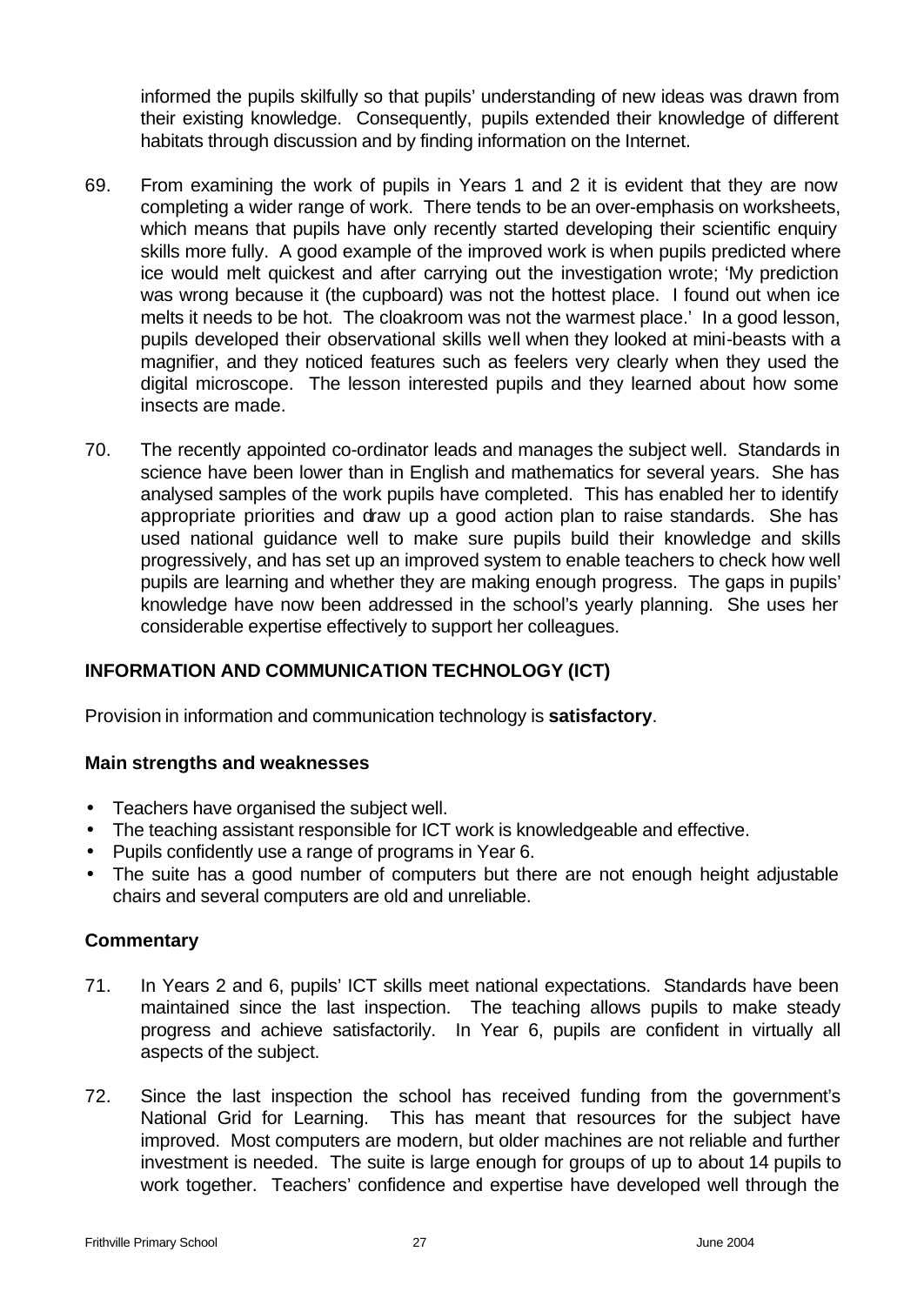training provided by the New Opportunities Fund, initial teacher training courses and through the school's own response to teachers' needs.

- 73. Teachers use national guidance as the basis for lesson planning. Pupils' work shows they are learning to use ICT for word processing, to draw pictures, find information from the Internet, handle data and make simple multi-media presentations that combine pictures and sound. Older pupils have recorded Jesus's family tree. In Year 1, pupils have a good knowledge of what needs a control 'chip' in devices at home to make them work properly. In Year 2 pupils have graphed a survey of different types of houses in the area on computer. They interpret what they have drawn correctly.
- 74. The teaching assistant who teaches many ICT sessions effectively taught Year 6 pupils to make successful searches for information on the Internet. She showed pupils how to use the 'favourites' function on the tool bar. Pupils quickly found sites that gave them plenty of information and pictures of the animals they wanted to find out about. Pupils learned to phrase their search questions carefully so that they found what they needed quickly. Pupils' learning was good because the teacher had the expertise to teach the skills and she was able to rectify every problem that pupils encountered.
- 75. Teachers plan lessons to include ICT activities as a matter of course. Pupils receive regular lessons of good quality. Most teachers have a good level of personal knowledge of ICT. The school's plans for the future are well founded.

## **Information and communication technology across the curriculum**

76. Pupils use computers to consolidate numeracy skills in mathematics, for writing tasks in English, and to learn about the lives of people in history and geography. For example, Year 2 pupils used computers to create their questionnaires ready for a survey. Computers are used to gather, store and analyse information in science lessons. Pupils took a 'virtual tour' (on-screen) of a pond in a science lesson in Years 3 and 4 and correctly placed different creatures into their pond habitats. The use of ICT is satisfactory and improving and it is routine now for groups of pupils to explore the content of many lessons through computers.

### **HUMANITIES**

Insufficient work was seen during the inspection to allow inspectors to form a judgement about provision, standards, teaching and learning in **history** and **geography**. As well as the observation of a small number of lessons, pupils' work and teachers' planning were scrutinised, teachers interviewed and the content of classroom displays noted.

- 77. At the last inspection, there were no schemes of work for the subjects to help teachers plan lessons or a co-ordinator to organise the subjects. This situation has improved and the school now uses the nationally recommended schemes of work as a basis for planning in both geography and history. They cover the requirements of the National Curriculum effectively. Teachers now plan together and perform the role of co-ordinator efficiently. There is a programme of visits and fieldwork that enables pupils to broaden their knowledge of historical and geographical topics.
- 78. Resources in each subject are satisfactory. Teachers are resourceful and make or find sources themselves if the school does not have necessary books or other equipment.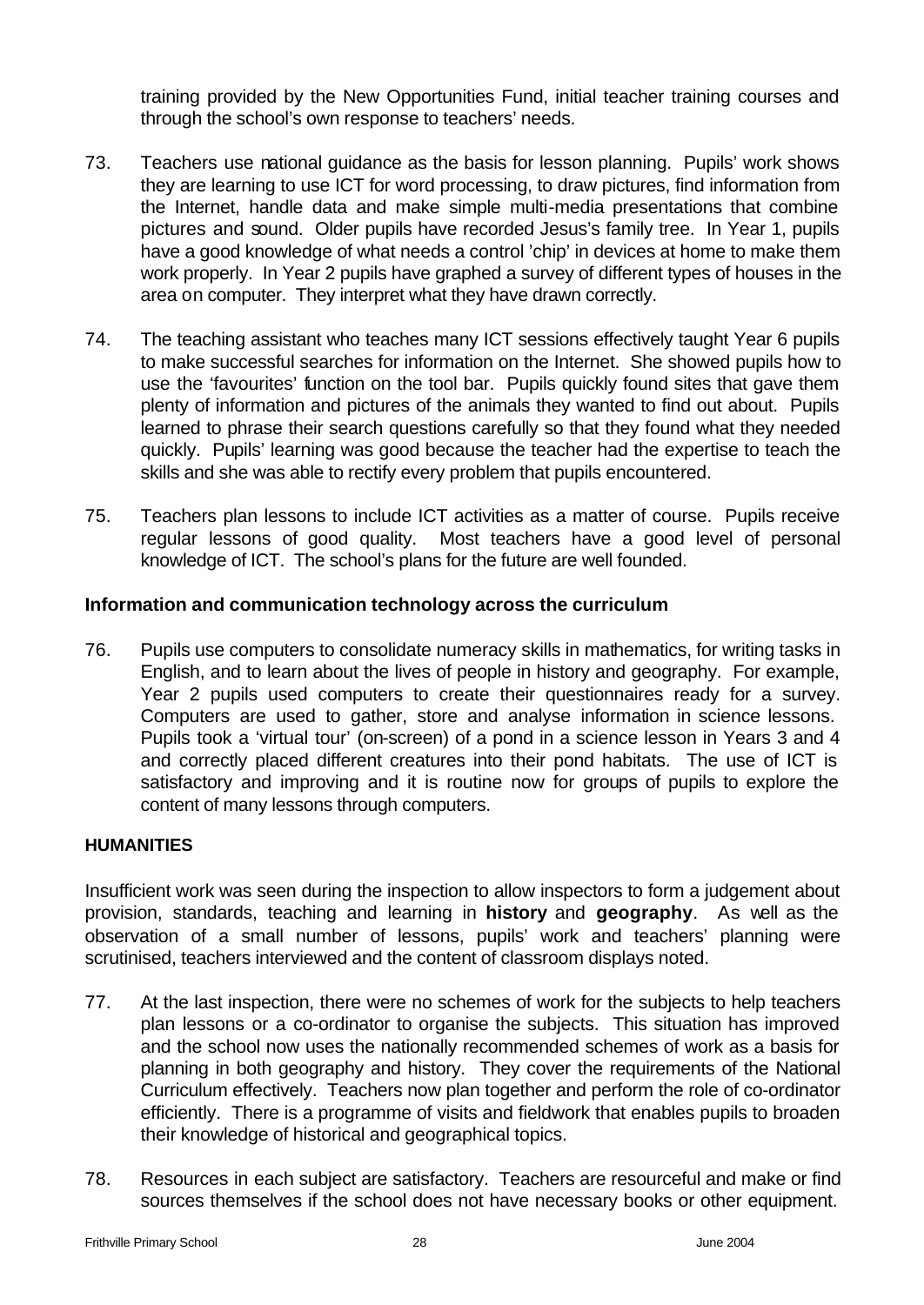Teachers use the same new and satisfactory system to assess pupils' progress as in most other subjects to see how successfully pupils have understood units of work. Lesson planning is well organised. Some teachers stick a sheet inside the cover of pupils' exercise books that explains what pupils will gain from lessons in each half termly unit of work. Extended pieces of writing that are set for older pupils in history are effective in developing their skills in literacy. The emphasis on class discussions in both subjects helps all pupils to develop their skills in speaking and listening. Pupils use the Internet to research topics in both subjects.

- 79. Two lessons were observed. Pupils in Years 1and 2 learned to create a questionnaire for a **geographical** survey. Some pupils used the ICT suite to help them frame their questions. The teacher's good knowledge and clear questioning kept pupils interested and on task. Pupils learned about some geographical features, such as what a beach is and why people go there, about cliffs and what is in an atlas. The oldest pupils have studied aspects of the environment. They have considered problems such as traffic congestion and thought of some creative solutions to reduce traffic problems.
- 80. In Years 3, 4 and 5, the teacher linked **history** with literacy effectively. Pupils attempted to write a play using their knowledge of Greek legends and culture. Pupils consolidated what they knew from previous lessons satisfactorily. Pupils in Year 2 studied what Remembrance Day is about and have a working knowledge of the diaries of Samuel Pepys. Year 6 pupils have studied the lives of poor children in Victorian times and have come to the conclusion that life for many was very harsh. Pupils have written some good accounts that are revealing and well considered.

## **RELIGIOUS EDUCATION**

The provision for religious education is **satisfactory.**

#### **Main strengths and weaknesses**

- The agreed syllabus for religious education is now the basis for teachers' planning and pupils' work.
- The organisation of the subject has improved.

- 81. During the last inspection, standards in religious education met those expected in the locally agreed syllabus for religious education at the end of Years 2 and 6. Pupils' current standards of work in Years 2 and 6 this year also meet the standards in the agreed syllabus and their achievement is satisfactory. Pupils with special educational needs achieve as well as their classmates because of the good support they receive in lessons.
- 82. At the last inspection, there was no scheme of work for teachers to use when planning lessons, no teacher responsible for developing religious education and few resources. All these matters have been addressed positively. For example, resources for pupils to use in lessons have improved.
- 83. The planning for the subject now follows the locally agreed syllabus. This enables teachers with no specialist knowledge to teach the subject confidently. The school has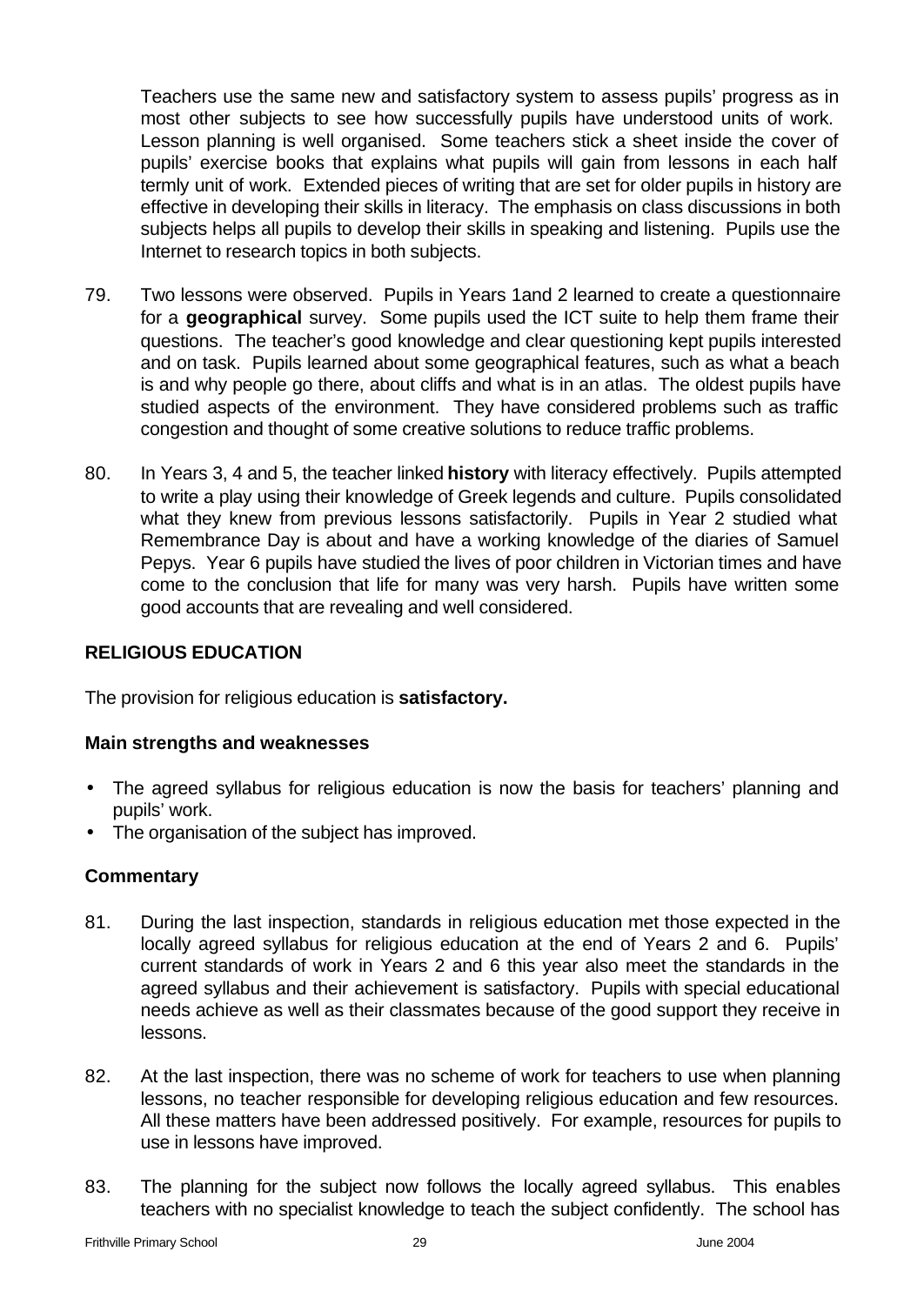devised an adequate cycle for teaching topics to ensure that the pupils in the mixed age classes cover all the areas of the syllabus, in common with other subjects. In previous years pupils have not been taught from the agreed syllabus and the school notes that there are gaps in their knowledge. The recent new plans will fill those gaps over a period.

- 84. No lessons were observed but pupils' work and teachers' planning were scrutinised, teachers were interviewed and the content of classroom displays noted. In Year 2, pupils know why Christians celebrate Christmas and have baptisms. In Year 4, pupils begin to learn about other faiths. Pupils have studied Sikhism and they have a basic understanding of what Sikhs believe. In Year 6, pupils have written about their beliefs, why they hold them, and about their concerns. There are examples of good writing that reflect pupils' interest in the subject. The written work that pupils complete develops their skills in literacy effectively. Much of the marking of written work contains helpful comments to enable pupils to make further progress.
- 85. The management of the subject is satisfactory and teachers are keen to raise the profile of the subject within the school. In common with other subjects, there is a straightforward and clear system of recording how successfully units of work have been taught, and how well pupils have understood them. The provision of books and equipment is better than at the time of the last inspection, but there are shortages in some areas. The daily assemblies contribute effectively to pupils' knowledge of religions and visiting speakers regularly take part in these occasions. Improvement since the last inspection is satisfactory. The use of ICT to record written work and research topics by using the Internet is satisfactory.

# **CREATIVE, AESTHETIC, PRACTICAL AND PHYSICAL SUBJECTS**

Insufficient work was seen during the inspection to allow inspectors to form a judgement about provision, standards, teaching and learning in **art and design, design and technology, music and physical education**. As well as the observation of one art lesson, pupils' work was scrutinised, teachers interviewed and the content of classroom displays noted.

- 86. Pupils complete a satisfactory range of **art and design** work. Pupils in Years 1 and 2 have made collages of their faces from a variety of materials. In the lesson in Year 6, pupils mixed colours to make hues and shades, and their paintings of cats showed good attention to detail. Pupils could explain what they found difficult and how they could improve their work.
- 87. There is a satisfactory range of **design and technology** work. Teachers have recently started to use national guidance well to plan work so that pupils build on the skills they have learnt. For example, in Year 2 pupils looked at different types of vehicles and then drew labelled plans of vehicles before they made them. By Year 6 pupils have evaluated different types of slippers, considering the suitability of the materials and the relative importance of safety and comfort. Their plans were more detailed and include the type of materials required, the measurements and the decorations. They completed a flow chart of how they will make the slipper. The completed items showed accurate hand sewing of the padded sole to the upper, and well chosen decorations using fabric paints and beads.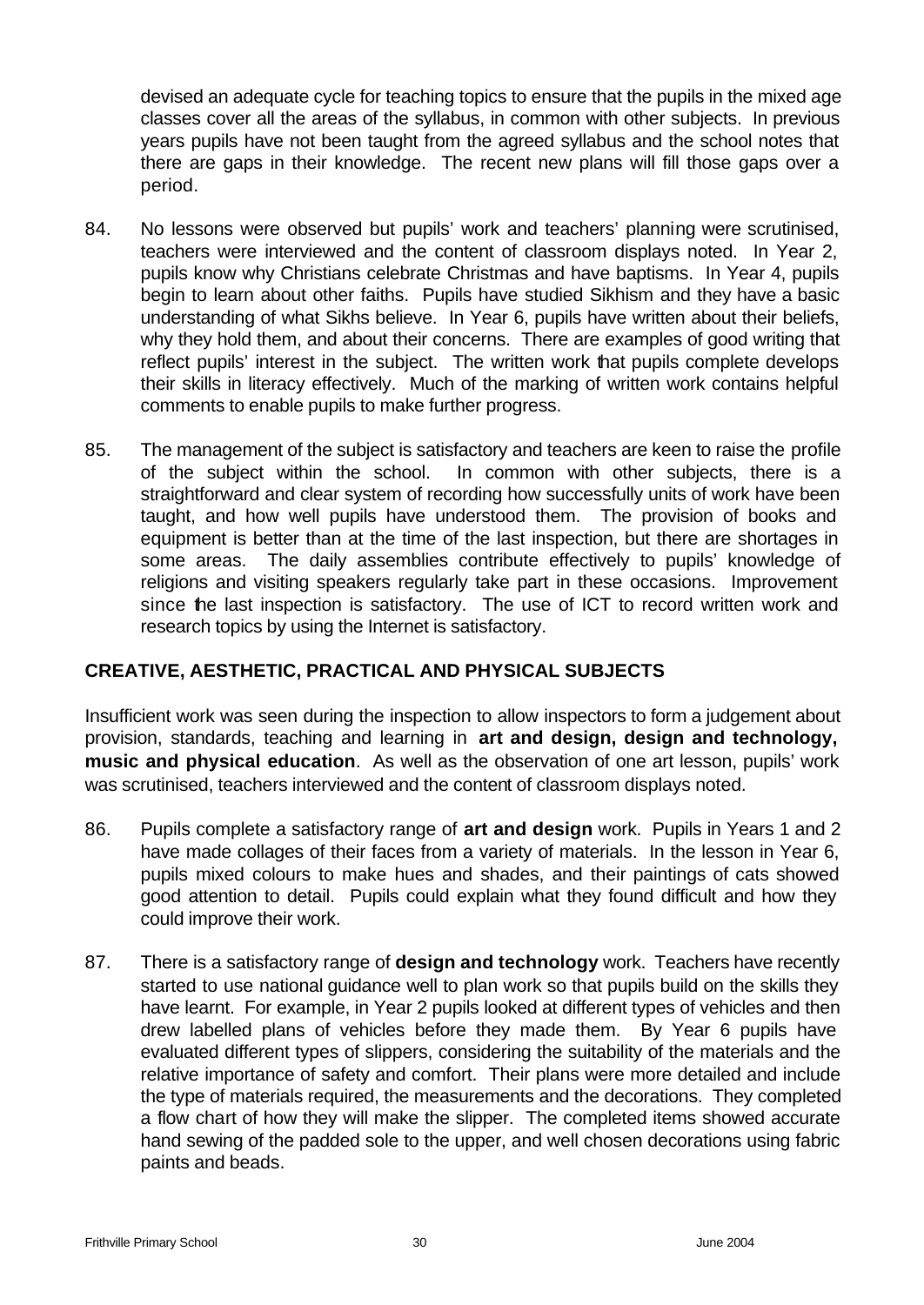- 88. In Years 1 and 2 pupils listened to different types of **music**. They could say how it made them feel and what it made them think about. Some pupils said the music made them 'happy' and one pupil said the music reminded him of 'picking flowers' and 'Spring'.
- 89. No lessons were seen in **physical education.** Teachers provide an adequate curriculum for pupils. The school does not have a full size hall for indoor games, dance and gymnastics. However, teachers make good use of the village hall for these activities. Pupils make good progress with swimming skills because an extended programme is offered to them. The school offers pupils clubs for: football, netball, rounders and athletics.

## **PERSONAL, SOCIAL AND HEALTH EDUCATION (PSHE) AND CITIZENSHIP**

90. No lessons were seen during the inspection so it is not possible to make an overall judgement about the quality of the provision. However from the evidence available, PSHE is seen as an integral part of the curriculum and planning covers sex and drugs education and citizenship. Teachers check that planned work is completed. The programme makes a positive contribution to pupils' personal development. They learn to share, to understand how to behave towards one another and manage difficult situations, which arise in everyday life. Older pupils have recorded a small amount of appropriate work about aspects of self-esteem. They have thought about what 'esteem' is and what affects it. Older pupils have also considered the arguments for and against fox hunting in a mature way. The school's council is a good new initiative. The involvement of pupils in the life of the school is an improving area and pupils are responding well.